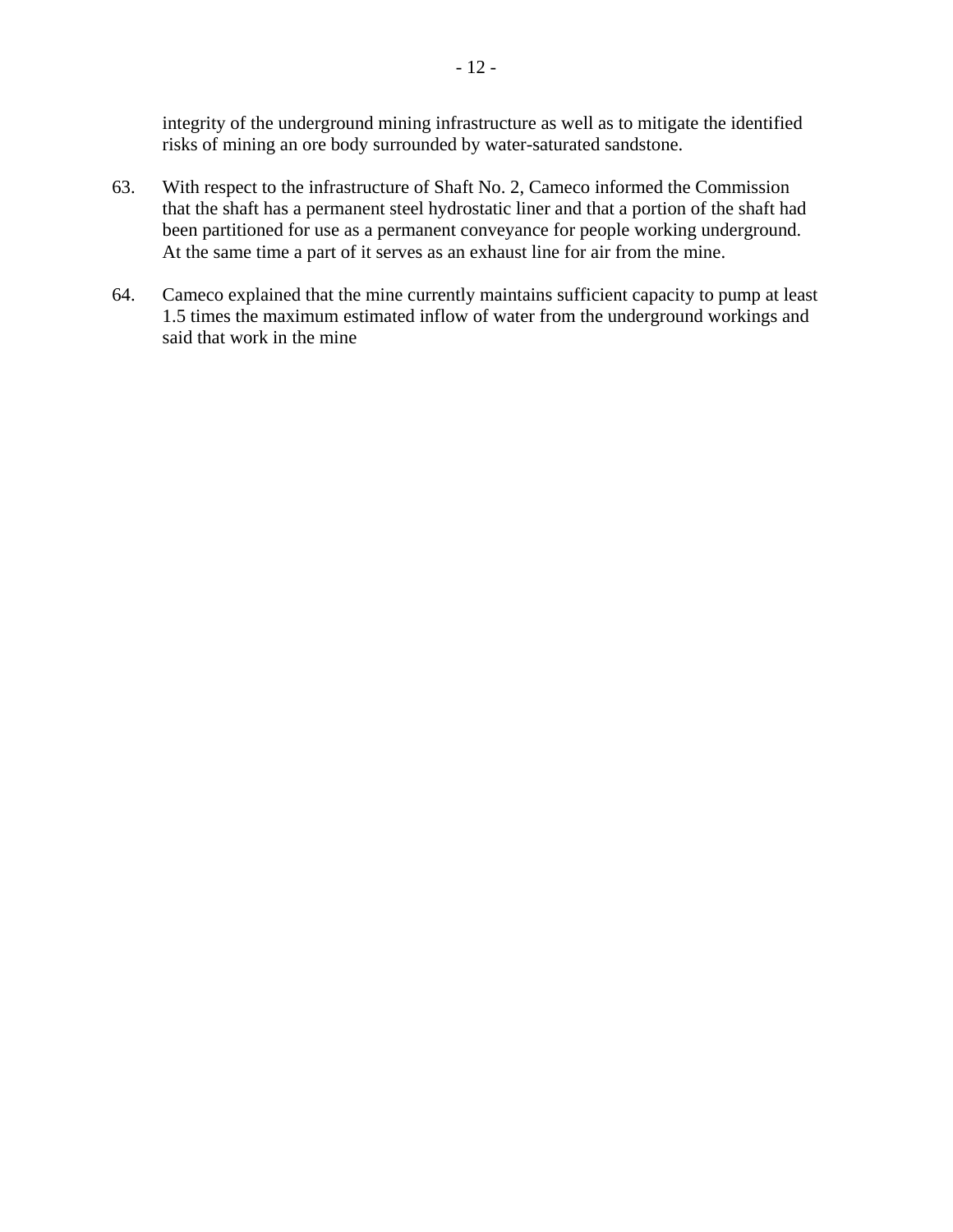exposure to radiation would be low and that no significant gamma radiation, radon progeny, long-lived radioactive dust or uranium in urine had been recorded throughout the duration of these tests.

- 69. CNSC staff further reported that they had required Cameco to develop design criteria for the mine ventilation system. This design was applied to the construction of ventilation systems installed on the underground process vessels. CNSC staff added that they had reviewed the design documents for the ventilation system of the ore processing facilities and JBS and were satisfied with the applied engineering controls.
- 70. The Commission asked about the location of high-pressure pipes of the JBS and whether these required care and safety measures. The Cameco representative responded that high-pressure pipes are laid from the high-pressure pump room to the jet boring area through travel restricted corridors, and noted that all high-pressure guidelines and regulations were followed. The Cameco representative added that highpressure pipes and surrounding areas are among those areas of the mine where Cameco's operational reliability program had been introduced to monitor the condition and state of the pipes.
- 71. The Commission enquired about multiple functions of Shaft No. 2 and the possibility of its use as an emergency exit. Cameco representatives confirmed that the shaft has separate compartments and lines, including fresh air intake and gas exhaust, and was also designed to serve as an emergency exit, which would be equipped with a cage or elevator in the future. However, Cameco representatives emphasized the role of mine refuge stations as the primary option in cases of emergency.
- 72. On the basis of the information presented, the Commission concludes that the design of the facilities at the Cigar Lake Project is adequate for the operation period included in the proposed licence.

# **3.6. Fitness for Service**

- 73. Fitness for service covers activities that are performed to ensure the systems, components and structures at the Cigar Lake Project continue to effectively fulfill their intended purpose. CNSC staff reviewed Cameco's performance and rated this SCA as satisfactory.
- 74. Presenting the Cigar Lake *Maintenance Program* (MP), Cameco noted that the key elements of this program include the following:
	- maintenance planning and scheduling;
	- reliability and maintenance engineering;
	- materials management of critical and spare components; and
	- preventative and predictive maintenance programs.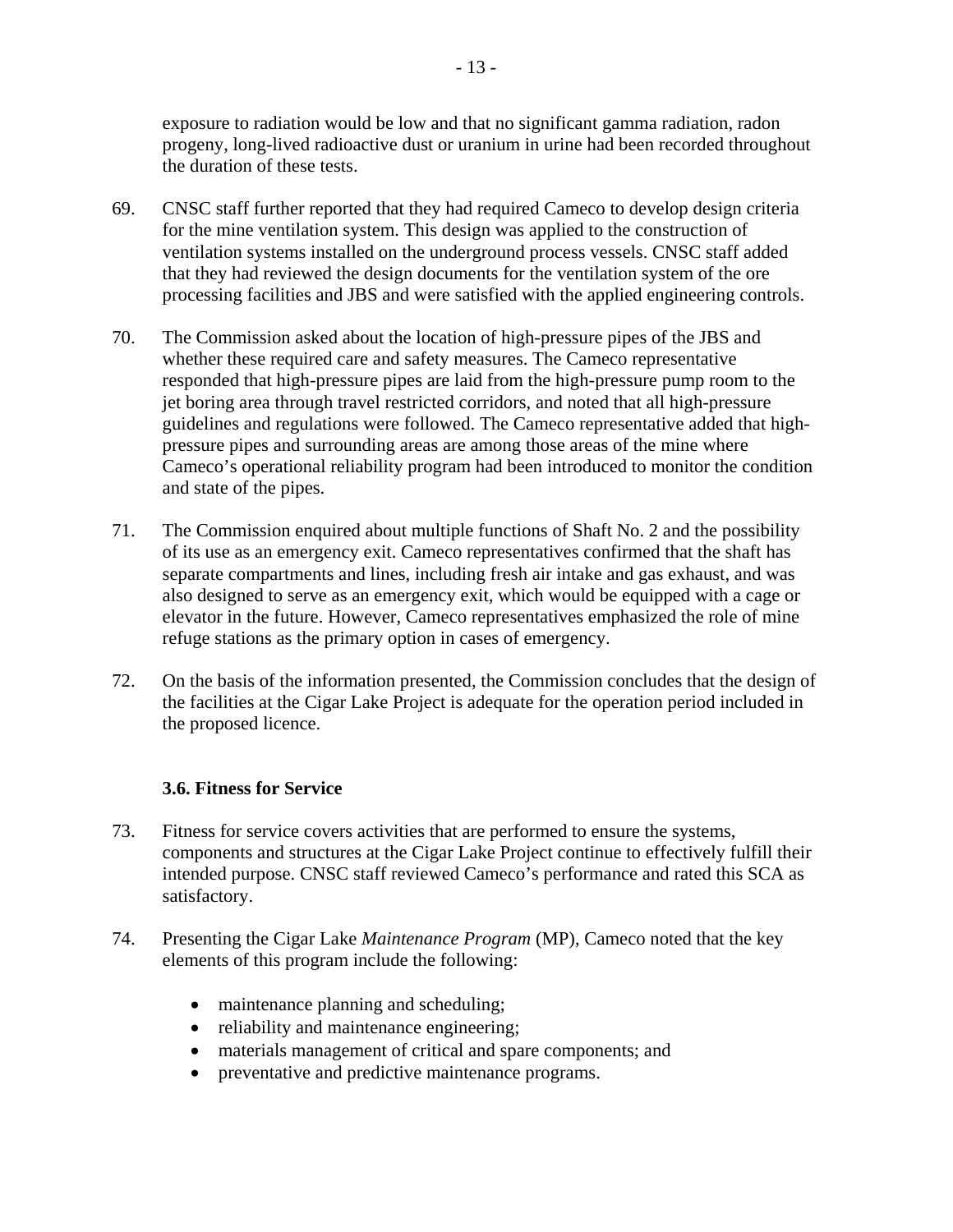Cameco stated that, through this MP, the company ensures that all assets maintain a high level of equipment integrity.

- 75. Cameco further informed the Commission that the company had updated the MP to prepare for transitioning from construction to mining activities and to reflect the licence requirements. The descriptions of the maintenance procedures for systems and components of the ore processing are incorporated into the maintenance planning documentation prepared for the commissioning process. Cameco representatives added that the maintenance record keeping was up to date, and that, for the needs of the project, Cigar Lake has hired a reliability engineer and additional maintenance planning personnel.
- 76. CNSC staff informed the Commission that Cameco had updated and revised the Cigar Lake maintenance program to account for future mine operations and to meet CNSC requirements. CNSC staff added that this revised maintenance program meets their expectations.
- the equipment at the site. 77. CNSC staff reported that they had evaluated the maintenance that impacts the physical condition of systems, components and structures at Cigar Lake. CNSC staff stated that Cameco continues with its preventative approach to maintain the overall condition of
- 78. CNSC staff further informed the Commission that they had reviewed Cameco's management system during regular inspections, which included random sampling of equipment, maintenance and monitoring records. These inspections confirmed that preventative maintenance activities were scheduled, completed and recorded, and that the maintenance program was well documented and implemented.
- 79. The Commission is satisfied with Cameco's programs for the inspection and life-cycle management of key safety systems. Based on the above information, the Commission concludes that the equipment as installed at the facility is fit for service.

# **3.7. Radiation Protection**

- 80. As part of its evaluation of the adequacy of the provisions for protecting the health and safety of persons, the Commission considered the past performance of Cameco in the area of radiation protection. The Commission also considered the radiation protection program at the Cigar Lake Project to ensure that both radiation doses to persons and contamination are monitored, controlled, and kept as low as reasonably achievable (ALARA), with social and economic factors taken into consideration.
- 81. Cameco informed the Commission that they have implemented a *Radiation Protection Program* (RPP) to ensure that potential contamination and radiation doses received by workers are monitored and controlled. Cameco representatives said that Cigar Lake's RPP and *Radiation Code of Practice* (RCOP) describe how the site manages radiation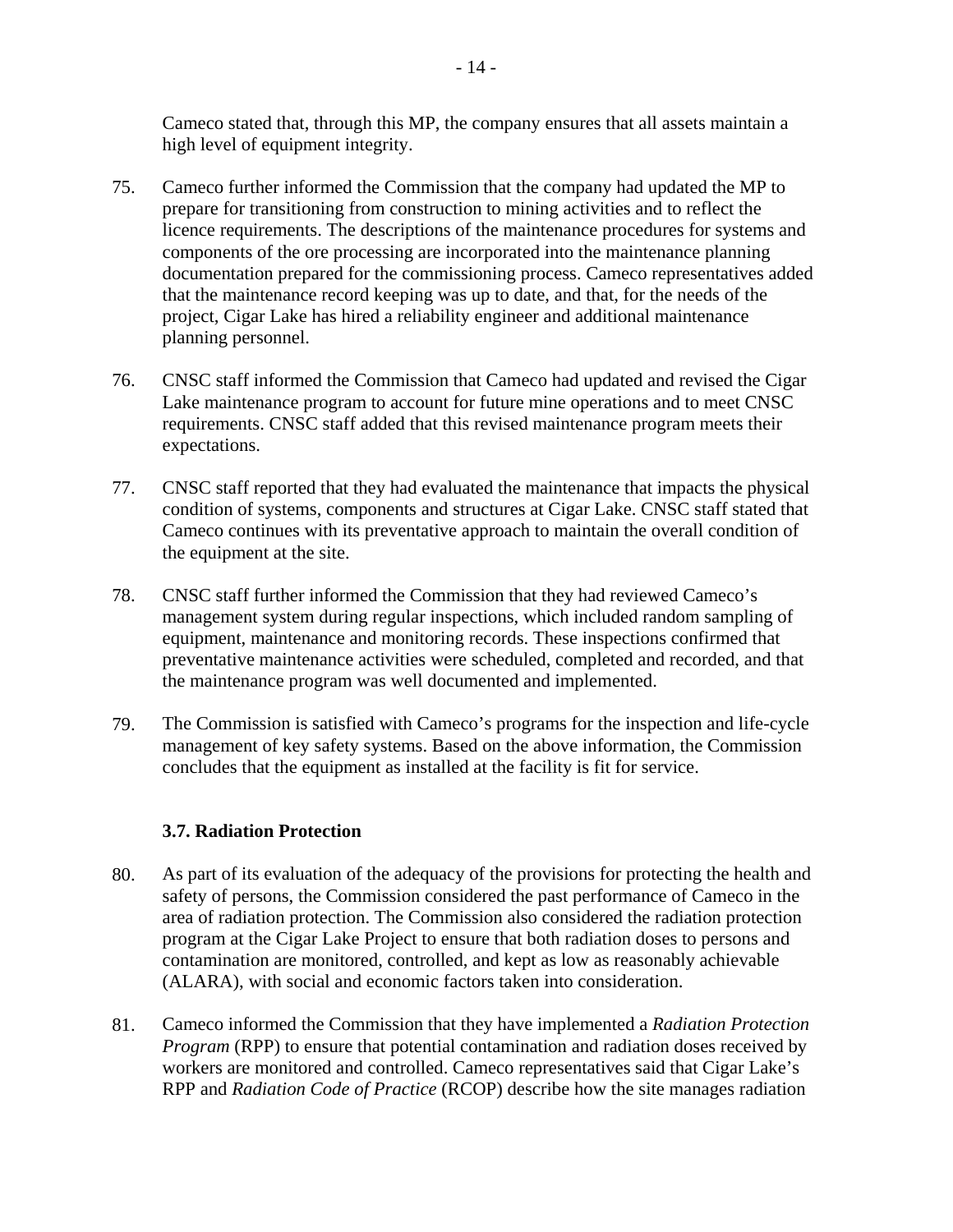protection issues, meets applicable regulatory requirements and keeps radiation exposures in accordance with the ALARA principle.

- 82. CNSC staff informed the Commission that they had reviewed Cameco's radiation protection and monitoring programs and their application, as well as the application of the ALARA principle in the mining of high-grade ore. CNSC staff concluded that Cameco had in place a RPP and RCOP at Cigar Lake and added that, in the absence of ore production, the overall radiological risks had remained very low during the current licence period.
- 83. CNSC staff reported that Cameco's revised RPP and RCOP are aligned with future mine operation requirements. CNSC staff noted that the RPP includes continuous and routine radiological monitoring, dosimetry, contamination control and long-lived radioactive dust exposure control, and that the RCOP was an important ALARA tool, based on the principle of preventive acting and correcting potential problems.
- 84. Cameco informed the Commission that the radiation exposure to workers was reduced by the shielding and ventilation design features that include the following:
	- concrete or steel of appropriate thickness around tanks, chutes, pump boxes and other components containing the high-grade ore slurry;
	- natural shielding, using rock formations for placing parts of the infrastructure;
	- processes and design features and ventilation system; and
	- direct routing of air flowing through the process areas to the exhaust system.
- 85. Cameco representatives noted that main radiological hazards during the construction phase of the mine were associated with radon gas exposure and gamma radiation hazards. They also noted that the applied protection measures had been effective and that effective doses over the licence period remained far below the regulatory limits of 50 mSv/y (millisieverts per year); the highest average effective dose during this period was below 0.4% and the highest maximum dose remained below 2.4% of this regulatory limit. Cameco representatives stated that the radiation exposure to workers was mainly reduced by the designed shielding and ventilation features. CNSC staff confirmed that annual doses to workers at the Cigar Lake Project had remained well below the regulatory limits, as reported by Cameco.
- 86. Cameco representatives added that, although radiation levels are currently very low, in order to address potential spread of radioactive contamination and to prepare for mine development and transition to production, a four-zone contamination control system has been established to control the spread of contaminated material. The company had estimated effective doses per year for various worker categories during mine production, based on the mitigation measures built into the mine design. These estimated values present the basis for establishing expected baseline conditions that would be used to evaluate the effectiveness of the RPP, including contamination control system and mitigation measures.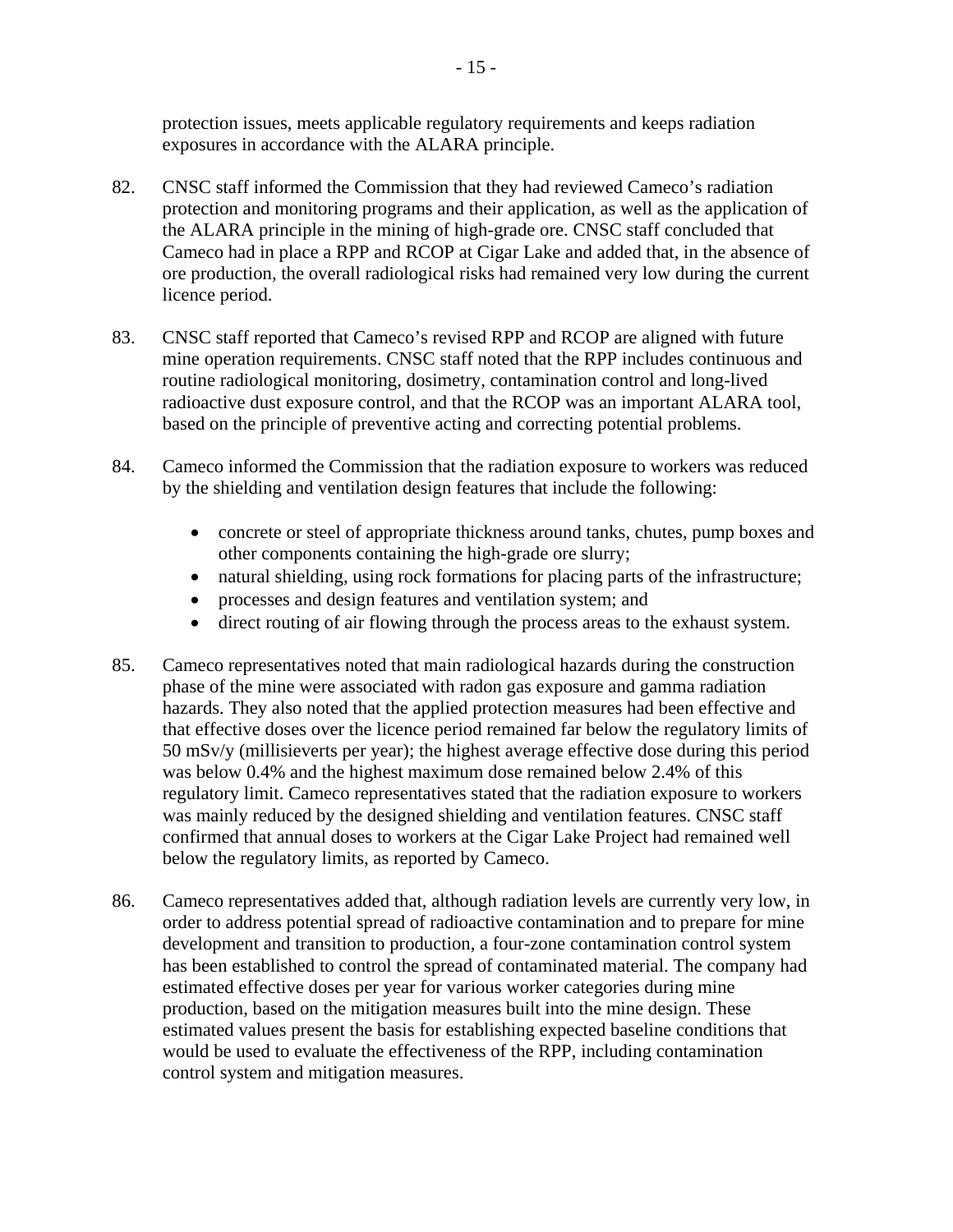- 87. The Commission asked what would be the main source of radiation exposure to workers during the mine operation, taking into account that the JBS and ground freezing would separate miners from the high grade ore. Cameco representatives responded that exposure could come from a number of different sources, mostly from maintenance work on parts of ore processing systems. The Commission further asked how this exposure and estimated annual doses compare with the exposure in other mines with lower grade ore. CNSC staff responded that these estimates are comparable.
- 88. The Commission is of the opinion that, given the mitigation measures and safety programs that are in place or will be in place to control hazards, Cameco will provide adequate protection to the health and safety of persons, the environment and national security.

## **3.8. Conventional Health and Safety**

- 89. Conventional health and safety covers the implementation of a program to manage workplace safety hazards. The conventional health and safety program is mandated by provincial statutes for all employers and employees to minimize risk to the health and safety of workers posed by conventional (non-radiological) hazards in the workplace. This program includes compliance with the applicable labour codes and conventional safety training. CNSC staff reviewed Cameco's performance in this SCA and rated it as fully satisfactory.
- equipment. The SHMP is based on the international Occupational Health and Safety Standard OHSAS 18001 and sets out the requirements for the management 90. Cameco informed the Commission that they have implemented a revised site-specific *Safety and Health Management Program* (SHMP). This document is in accordance with Cameco's *Safety, Health, Environment and Quality* (SHEQ) policy and covers the management of workplace safety hazards and the protection of personnel and of the health and safety aspects at Cigar Lake. CNSC staff concurred with Cameco.
- 91. Cameco added that it and long-term contractors at the site have dedicated personnel engaged exclusively in identifying and addressing conventional safety risks, and that they work together to ensure that Cameco safety programs apply to all personnel working at Cigar Lake.
- 92. Cameco mentioned that the Cigar Lake Project had received a special John T. Ryan award certificate by the Canadian Institute of Mining and Metallurgy for its excellence in safety performance in 2010.
- 93. Cameco further informed the Commission that Saskatchewan Ministry of Labour Relations and Workplace Safety (SMLRWS) had conducted six inspections in each of 2010, 2011 and 2012 and stated that all issues had been addressed appropriately and closed.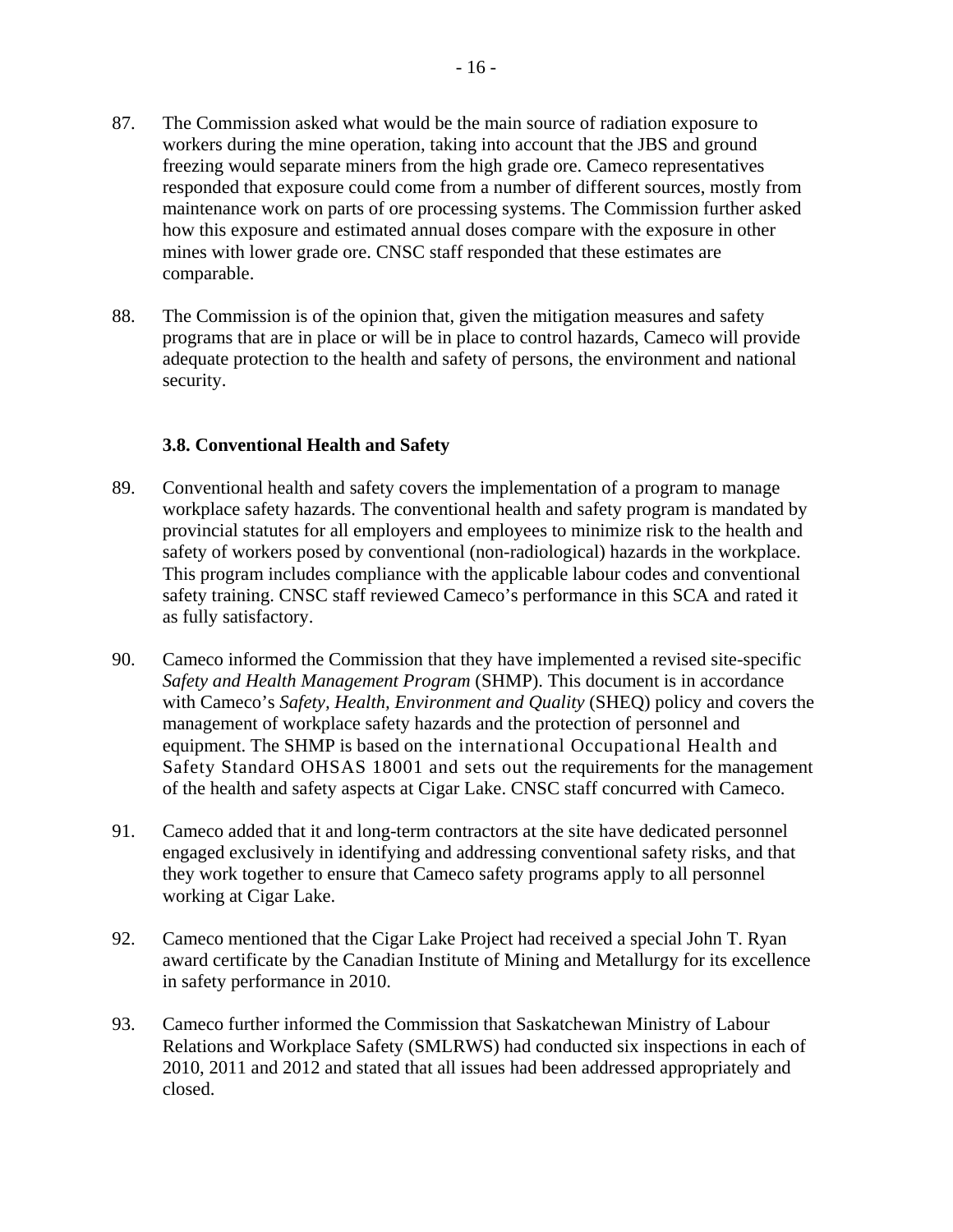- 94. CNSC staff informed the Commission about their verification of Cameco's safety practices through compliance inspections conducted during the current licence period. CNSC staff reported that all incidents were reported in a timely manner and in compliance with the regulations. CNSC staff added that the SMLRWS had also conducted inspections regarding conventional health and safety. All contraventions had been adequately addressed, and safety related incidents were properly investigated in a timely manner. The resulting reports were acceptable to both CNSC staff and SMLRWS.
- 95. The Commission asked the SMLRWS representative how closely they cooperate with CNSC staff in the domain of non-nuclear occupational safety. The SMLRWS representative responded that the functions of the two organisations often overlap, and that they work closely together when considering issues and events of mutual concern. Asked for their comment, CNSC staff confirmed that there are areas that overlap and stated that, when investigating events, CNSC staff work with the province and allow the provincial inspectors to do their reviews and their own independent verifications. The Commission asked Cameco about their level of satisfaction regarding the relationship between the SMLRWS and CNSC staff. Cameco representatives responded that Cameco is mainly guided by their corporate policies and programs, and added that both provincial and federal regulators are fulfilling their regulatory responsibilities and are providing support as necessary.
- 96. The Commission asked the representative of the SMLRWS about their view of the construction and the readiness of the Cigar Lake Project to move to the next phase. The SMLRWS representative responded that SMLRWS was satisfied with Cameco's performance.
- 97. The Commission is of the opinion that the health and safety of workers and the public was adequately protected during the operation of the facility for the current licence period, and that the health and safety of persons will also be adequately protected during the continued operation of the facility.

#### **3.9. Environmental Protection**

- 98. Environmental protection covers Cameco's programs to identify, control and monitor all releases of nuclear and other hazardous substances, and to minimize the effects on the environment which may result from the licensed activities. It includes effluent and emissions control, environmental monitoring, and estimated doses to the public. CNSC staff rated Cameco's performance in this SCA as satisfactory.
- 99. Cameco informed the Commission that the environmental protection at Cigar Lake is assured by the site specific *Environmental Management Program* (EMP) and the *Environmental Code of Practice* (ECOP). Cigar Lake management conducts annual reviews of environmental aspects of the facility's operation and potential impacts on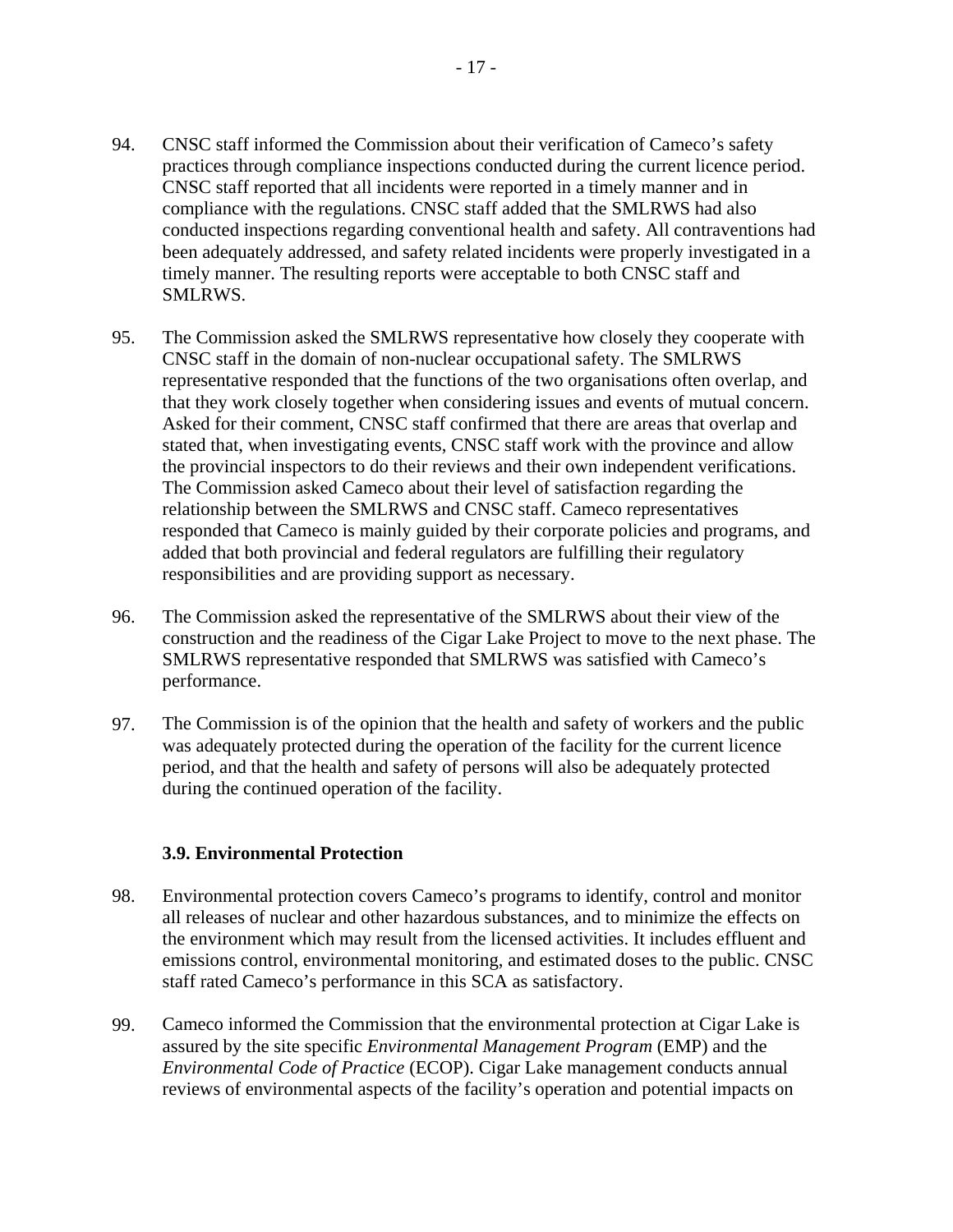the environment through the EMP, which is also used to set objectives and plans to improve environmental performance in the areas with the most significant potential impacts.

- 100. CNSC staff reported that Cameco's EMP incorporates the company's environmental protection policies, programs and implemented procedures. The updated documents account for future mine operations and for the requirements of the CNSC's safety and control areas, and include ongoing effluent monitoring, environmental information gathering and spill prevention. The documents also include additional sampling and monitoring related to the change in effluent discharge location from Aline Creek to Seru Bay.
- 101. CNSC staff added that Cameco had submitted the updated versions of EMP and ECOP in September 2012 as part of its application for a new licence. CNSC staff reviewed the updated program and provided to Cameco comments that were satisfactorily addressed.
- 102. With respect to environmental risks, Cameco informed the Commission that these are mostly related to storing potentially problematic waste rock on surface. These risks were addressed through a plan to transport that rock to the former Sue C open pit at McClean Lake for safe, permanent storage.
- 103. The Prince Albert Grand Council (PAGC), in their intervention, expressed concerns regarding contribution of uranium mining projects to cumulative pollution effects in that area, and regarding an increased contamination of the water bodies. PAGC representatives noted that, while the ore extraction uses modern technology, waste management is still based on the old technologies.
- 104. The Commission asked if any simulations of the long term impact of effluent releases in Seru Bay had been done. Cameco representatives responded that they had conducted an environmental risk assessment that had concurred with the conclusion in the EA that there would be no significant adverse effects. CNSC staff stated that they had reviewed this assessment and found it acceptable.
- 105. CNSC staff reported that, during the current licence period, they had conducted ten compliance inspections which included various aspects of environmental protection. CNSC staff confirmed that all action notices resulting from these inspections had been addressed and closed. CNSC staff also confirmed that none of the five reportable environmental spills resulted in any significant effect on the environment.

#### *3.9.1. Effluent and Emissions Control*

106. Cameco informed the Commission that their treated water discharge process at Cigar Lake had been modified and that the regulatory approval for the modified process had been obtained. According to the new process, during summer months, treated water would be stored in batches within lined surface ponds before being released, while in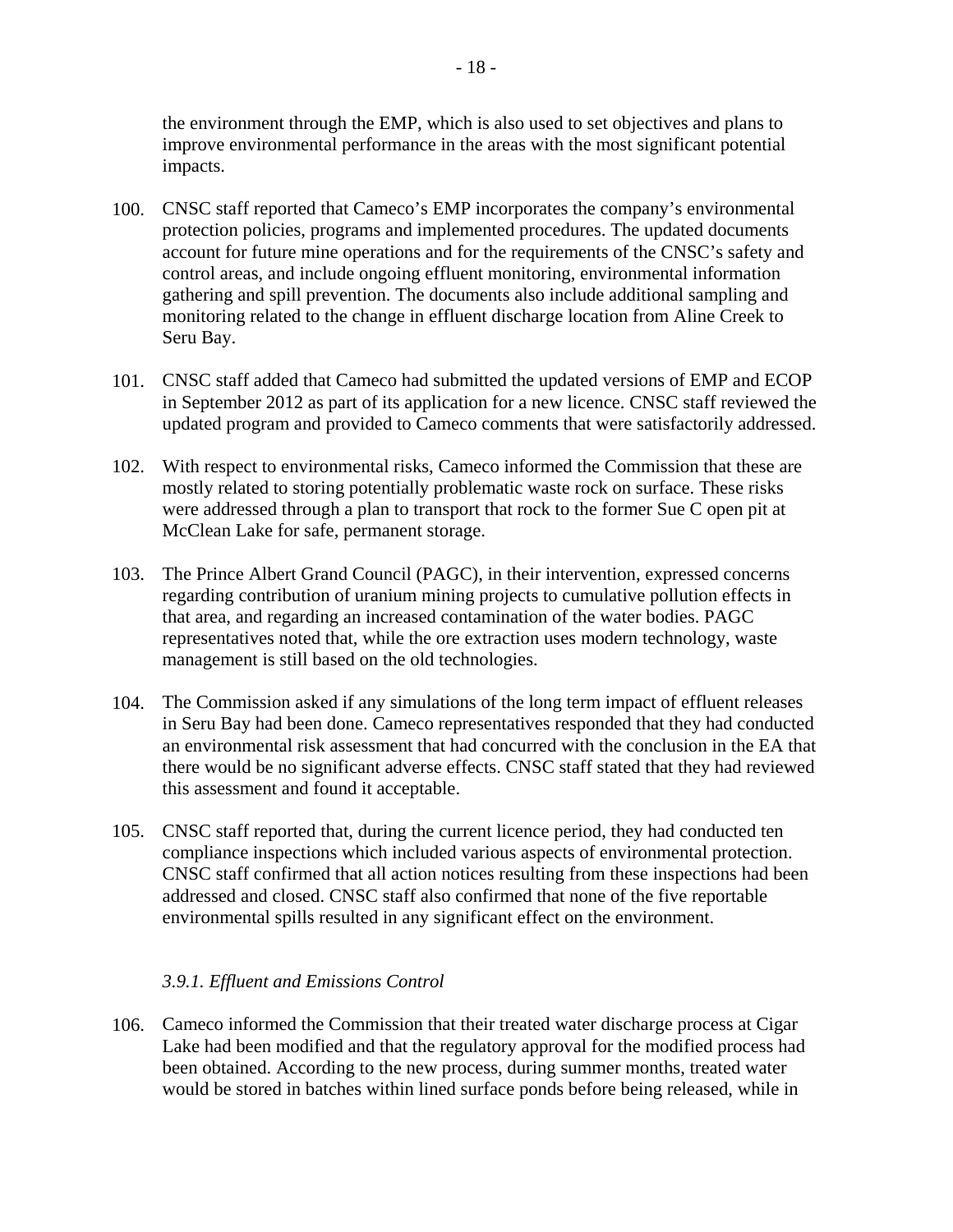winter months, the process would switch to a continuous treat-and-release system, in order to avoid ice damage to pond liners. According to the analyses done for both procedures, the level of contaminants in treated water released to the environment was significantly below regulatory limits.

- 107. CNSC staff reported that, until the end of 2012, there were five reportable environmental spills at Cigar Lake and that none of these incidents resulted in any significant effect on the environment. All reportable incidents were addressed and followed up through Cameco's corrective action process, as required by CNSC and the Saskatchewan Ministry of Environment (SMOE).
- 108. CNSC staff presented to the Commission values of the concentration limits for contaminants present in the treated effluents, which are based on the *Metal Mining Effluent Regulations.* CNSC staff noted that, during the current licence period, concentrations of contaminants in the effluents had been maintained below the effluent discharge limits, and remained very low. The effluent releases passed all toxicity tests with no exceedances of the environmental action levels contained in the ECOP.
- 109. The Commission sought more details on the concentration and treatment of molybdenum in the effluent and related regulatory limits. CNSC staff responded that, currently, there is a facility-based set release limit, while the CNSC is still working with Environment Canada on establishing values for regulatory limits that would be applied nationally. CNSC staff added that Cameco had used these CNSC established site-specific levels for monitoring and to put in place their molybdenum removal facility. The limits, sampling methods and controls are included in Cameco's ECOP. The Cameco representative noted that they had learned from the operation of other Cameco-operated facilities in northern Saskatchewan, and added that they had designed and used a two-stage water treatment plant to remove molybdenum and other contaminants.
- 110. The Commission noted that there was no limit for mercury on the list of effluent constituents and asked for the reason. CNSC staff responded that lists of contaminants and concentration limits were set for each site depending on the presence of contaminants in the releases from that site. In the case of the Cigar Lake Project, mercury was not a contaminant released from the facility.

#### *3.9.2. Environmental Monitoring*

111. Cameco informed the Commission about its *Status of the Environment Report* (SOE), which is a reporting requirement of SMOE for mining operations. The report was submitted in early 2012 and contains the environmental monitoring data and other relevant information for the period from 1998 to 2010 inclusive. The results included in the SOE show that the construction activities at Cigar Lake have had minimal effects on the surrounding environment and are consistent with predictions made in previous environmental assessments.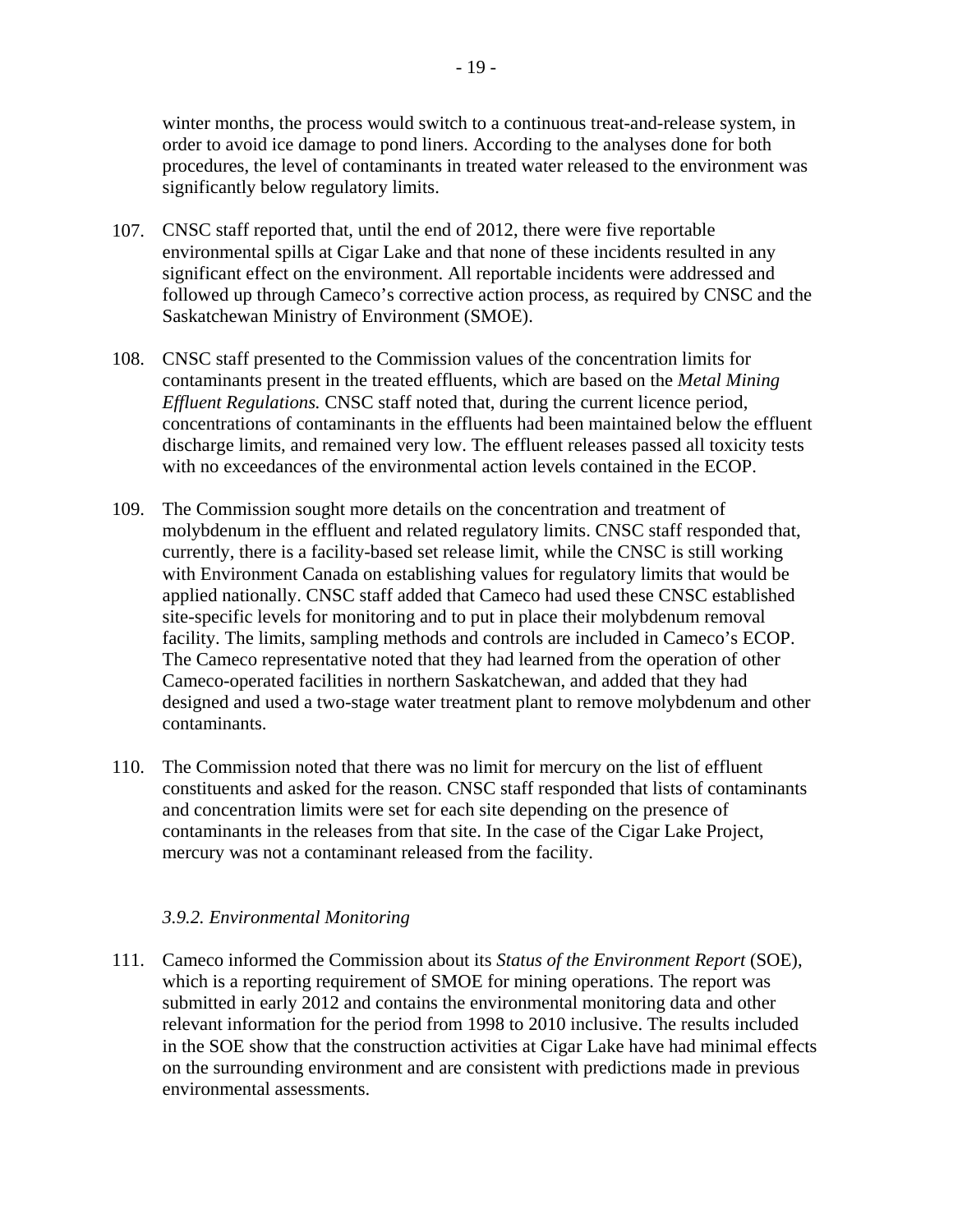- 112. Cameco also informed the Commission that the results of monitoring of water bodies affected by the construction of the permanent access road have also shown minimal effects in the aquatic and terrestrial environments.
- 113. CNSC staff informed the Commission that they continuously review the monitoring information regarding environmental effects of the Cigar Lake Project, which should meet the requirements of the *Metal Mining Effluent Regulations<sup>4</sup>*, as well as additional requirements from the CNSC and Saskatchewan Ministry of Environment.
- 114. The Commission asked Cameco about bypassing the Aline Creek system to directly discharge effluents into Seru Bay and about their monitoring of the discharges. Cameco representatives responded that the discharge into Seru Bay is part of Cigar Lake comprehensive water management system and that the direct discharge was the subject of an extensive environmental assessment following the water inflow events. The Seru Bay discharge point was the response to a particular evaluation of risks related to insufficient ability of the Aline Creek system, which was the original discharge point, to withstand a non-routine release of mine water in a case of another inflow. Cameco representatives added that areas for monitoring and sampling have been identified during the environmental assessments and said that areas that have been monitored by the SMOE have been specified as well. Cameco representatives further explained that monitoring of the effluents before discharging is also done.
- 115. CNSC staff confirmed that the effluents are treated on a batch scale and monitored to confirm that they meet the release limits before being released. CNSC staff added that the flow through Aline Creek leading to releases to Seru Bay would not improve the environmental footprint in Seru Bay and was not considered to be the best modern practice.
- 116. The Northern Saskatchewan Environmental Quality Committee (NS-EQC), in their intervention, suggested closer monitoring of Waterbury Lake as a precautionary measure, given the importance of the lake resources, including food provision, for the Métis and Denesuline nations. The Commission enquired about food contamination in the area. NS-EQC representatives noted that, in the Beaverlodge region, there is a limited fish advisory due to selenium and that fish from Martin Lake was not fit for human consumption. They added that a similar situation could be avoided by application of preventive measures that include closer monitoring for potential contaminants.

# *3.9.3. Conclusion on Environmental Protection*

117. Based on the above information, the Commission is satisfied that, given the mitigation measures and safety programs that are in place to control hazards, Cameco will provide

 $\overline{a}$ 

<sup>4</sup> SOR/2002-222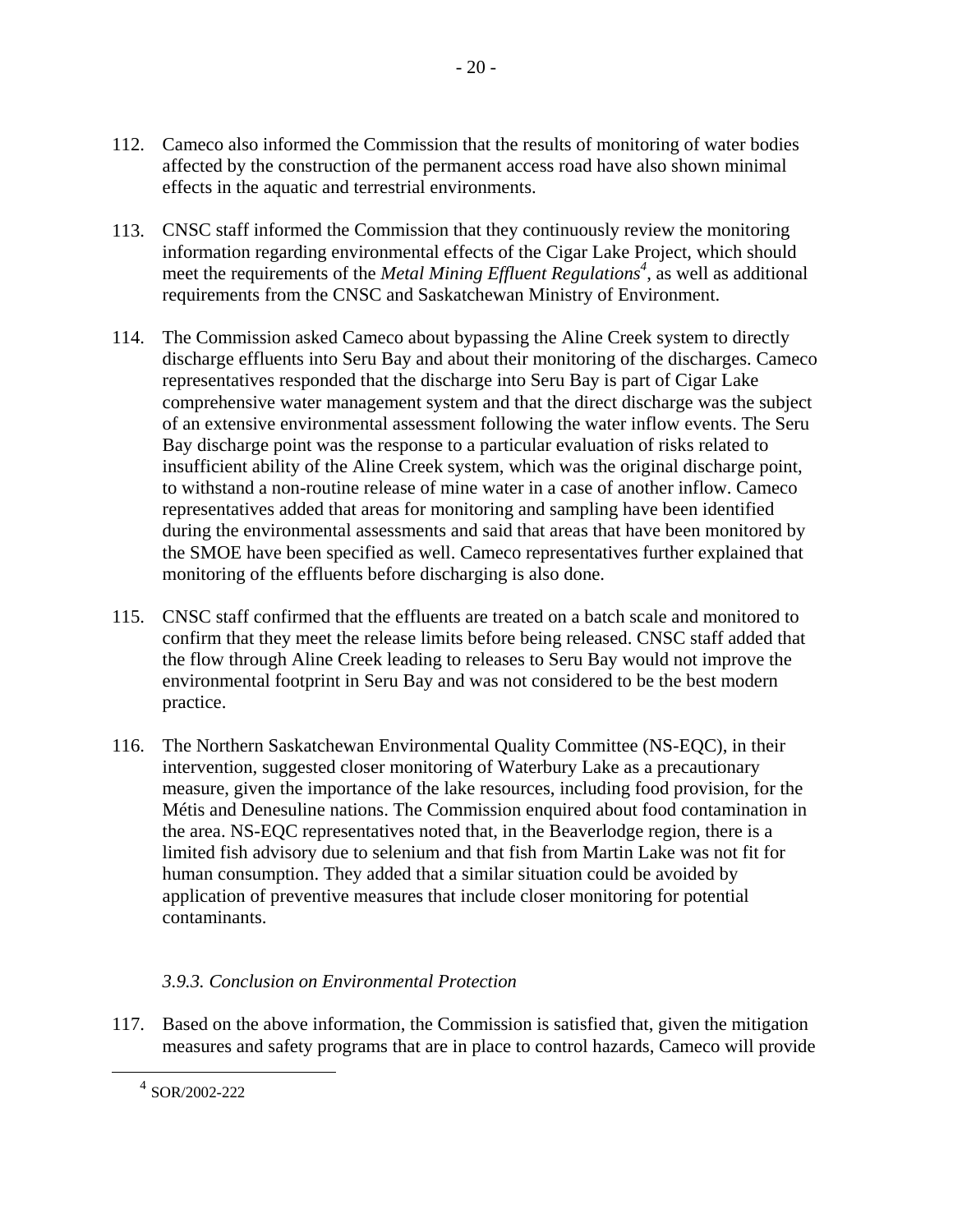adequate protection to the health and safety of persons and the environment. The Commission expects that Cameco and CNSC staff would engage in closer monitoring of Waterbury Lake.

#### **3.10. Emergency Management and Fire Protection**

118. Emergency management and fire protection covers the provisions for preparedness and response capabilities which exist for emergencies and for non-routine conditions at the Cigar Lake Project. This includes nuclear emergency management, conventional emergency response, and fire protection and response. After reviewing Cameco's performance related to this SCA, CNSC staff rated it as satisfactory.

## *3.10.1. Emergency Management*

- 119. Cameco informed the Commission that they had completed all necessary preparations to be ready to deal independently with all emergency situations. The company has trained personnel and specialized materials and equipment for effective response measures. Cameco's *Emergency Preparedness and Response Program* (EPRP) includes emergency response and mine rescue, mine evacuation, first aid, fire protection, firefighting, and spill response. Cameco added that they had hired a thirdparty expert to review and validate the emergency response measures at Cigar Lake. The results of this assessment had been reviewed by CNSC staff and no significant gaps were identified in the design of facilities with respect to their ability to cope with multiple natural disasters.
- 120. CNSC staff informed the Commission that they had reviewed Cameco's revised EPRP. CNSC staff stated that Cameco had addressed all their comments and the issues stemming from this review in a timely and satisfactory manner.
- 121. With respect to emergency response, Cameco informed the Commission that they have an emergency response team, which had responded to all alarm conditions during the current licence period. After each of these events, debriefing meetings had been held to analyse the response and identify potential for improvement. In the event of transportation emergency, Cameco would respond according to its Emergency Response Action Plan (ERAP), by employing a specialized tow vehicle with crane lift capacity sufficient for recovering a slurry tote. Cameco representatives also noted that Cameco and AREVA intend to conduct a joint emergency response exercise to test the response capabilities for a potential slurry-truck incident.
- 122. The Commission asked the SMLRWS representative whether special training or measures related to emergency rescue were required, taking into account an operation with the high-grade uranium ore. The SMLRWS representative responded that, besides regular annual audits, the inspector from the Ministry's radiation unit also audits the mine, and that they work in conjunction with the CNSC. The SMLRWS representative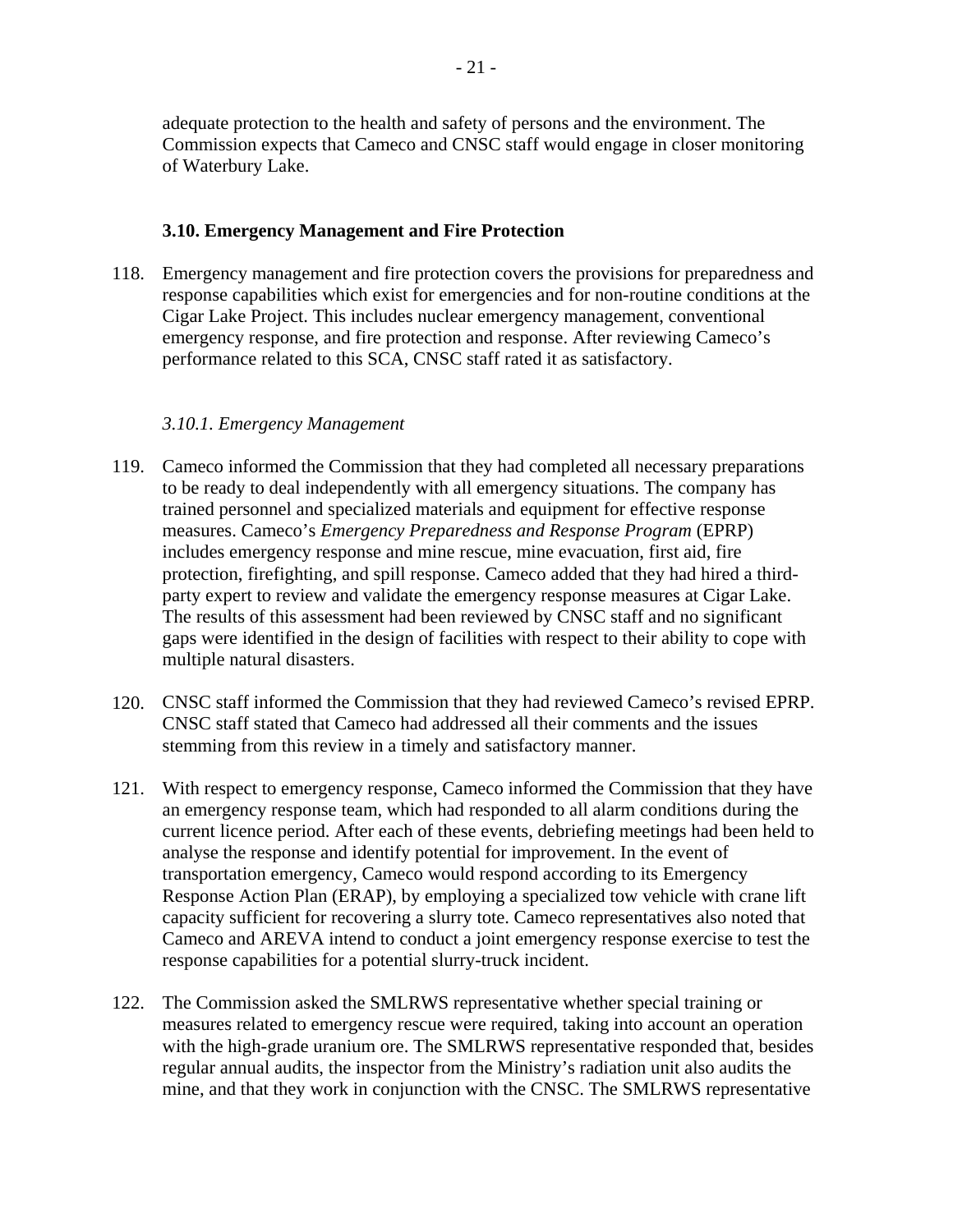stated that training is mandatory for all involved in the operation of the mine and that employees have to pass a radiation exam with the SMLRWS, as well as Cameco's training on radiation.

- 123. CNSC staff reported on their inspection conducted in 2012 to assess the performance of Cameco's emergency response to a simulated emergency involving multiple events. Cameco submitted an action plan with corrective measures and proposed completion dates for documenting, implementing and verifying the adequacy and effectiveness of these measures. CNSC staff reviewed the plan and concluded that it was acceptable.
- 124. CNSC staff informed the Commission about Cameco's response to the request sent to all major licensed facilities, including uranium mines and mills, to undertake a review of the safety assessment and designs for each of their facilities based on natural disasters and severe accident scenarios. CNSC requested this information recognizing the importance to learn from the Fukushima event in Japan. In its response, Cameco stated that each of Cameco's sites has in place extensive emergency planning and response measures. Cameco also retained a third-party expert to conduct a gap analysis of each operation in terms of defence-in-depth. The resulting report did not identify any significant gaps and only a few minor recommendations were made to strengthen emergency planning. CNSC staff stated that Cameco had addressed these recommendations in a satisfactory manner.
- 125. The Commission enquired about potential consequences of a natural disaster of large proportion and about the effects of such events on the rate of melting of frozen ground and ore. Cameco representatives responded that, after having received the CNSC request to review the safety assessment for the beyond design basis events, Cameco hired third-party experts to review their facilities in northern Saskatchewan, including Cigar Lake. The third party experts had been satisfied that Cameco has adequate planning and resourcing for the beyond design basis events. The experts had recommended that Cameco perform a tabletop exercise to simulate that kind of event. The simulation was performed in December 2012 and Cameco had identified some issues that are being addressed.
- 126. With respect to melting rate of frozen ground and ore, CNSC staff stated that it would take months, or even years, for the frozen ore to thaw, so that this aspect of an event would not require an immediate response. Cameco representatives noted that, after the first inflow event and remediation, upon accessing the area that had been underwater for four or five years, the ground was still frozen.

#### *3.10.2. Fire Protection*

127. Cameco informed the Commission that fire protection at Cigar Lake is managed through their *Fire Protection Program* (FPP), which is compliant with the *National Fire Code of Canada*, 2005 (NFC) and the *National Building Code of Canada*, 2005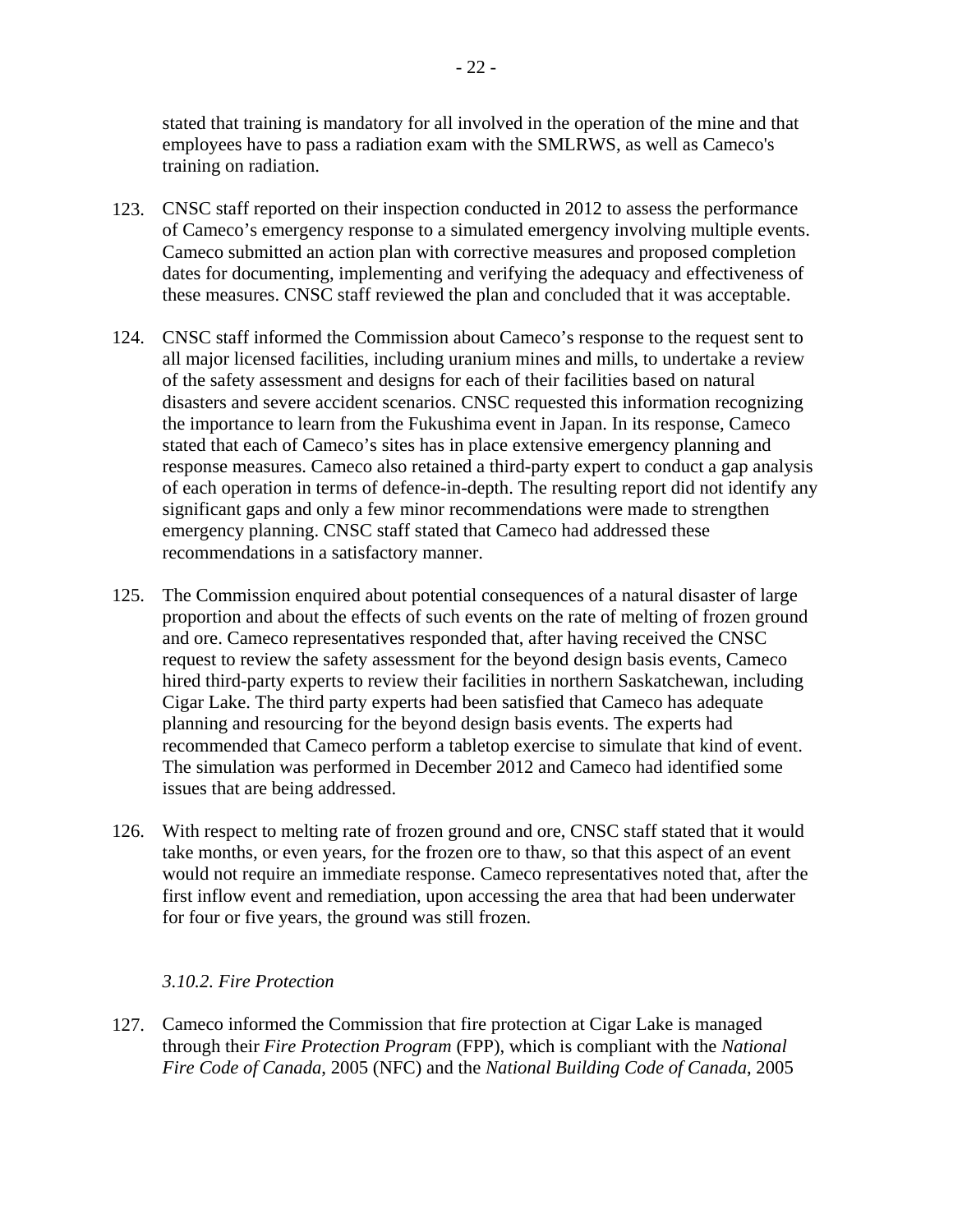$(NBC)^5$ . Fire protection is achieved through a combination of fire prevention measures and response systems, which include physical and administrative measures. Physical controls include fire detection and alarm systems, and hydrants located throughout onsite facilities. Administrative controls include third-party reviews of compliance to the NFC and the NBC, inspections, testing and training. Readiness to respond is assured through systematic maintenance programs and regular drills and exercises held by the site's emergency response team.

128. The Commission sought more details regarding the false fire alarms reported in 2012. Cameco representatives responded that a relatively high number of false alarms in their camp had been caused by the high sensitivity of their detection system. CNSC staff noted that, although the mine camp is not part of the licensed area, Cameco applies the same safety standards in their camp as they do in the rest of the facility that is operating under the licence.

# *3.10.3. Conclusion on Emergency Management and Fire Protection*

129. Based on the above information, the Commission concludes that the fire protection measures and emergency management preparedness programs that are in place, and that will be in place, at the facility are adequate to protect the health and safety of persons and the environment.

# **3.11. Waste Management**

- 130. Waste management covers the licensee's site-wide waste management program. CNSC staff evaluated Cameco's performance with regards to waste minimization, segregation, characterization, and storage. CNSC staff rated Cameco's performance in this SCA as satisfactory.
- 131. Cameco informed the Commission that management of waste produced during the construction of the mine and the waste that would be produced during future operation of the mine is described in the site's *Waste Management Program* (WMP). Cameco stated that the JBS mining method would minimize production of waste rock and that clean waste rock would be stored on surface at site. Potentially radioactive slimes generated during mine development and stored temporarily in lined ponds will be returned underground and used as backfill for completed ore cavities.
- 132. CNSC staff informed the Commission that they had reviewed Cameco's revised WMP and found no major areas of concern. CNSC staff reported that they had carried out ten inspections that were conducted to evaluate different aspects of the waste management at Cigar Lake. The inspection conducted in 2012, focused on waste management, resulted in three good practices and three recommendations. Cameco provided a

<sup>1</sup> <sup>5</sup>*National Fire Code of Canada*, 2005 and *National Building Code of Canada*, 2005, issued by the Canadian Commission on Building and Fire Codes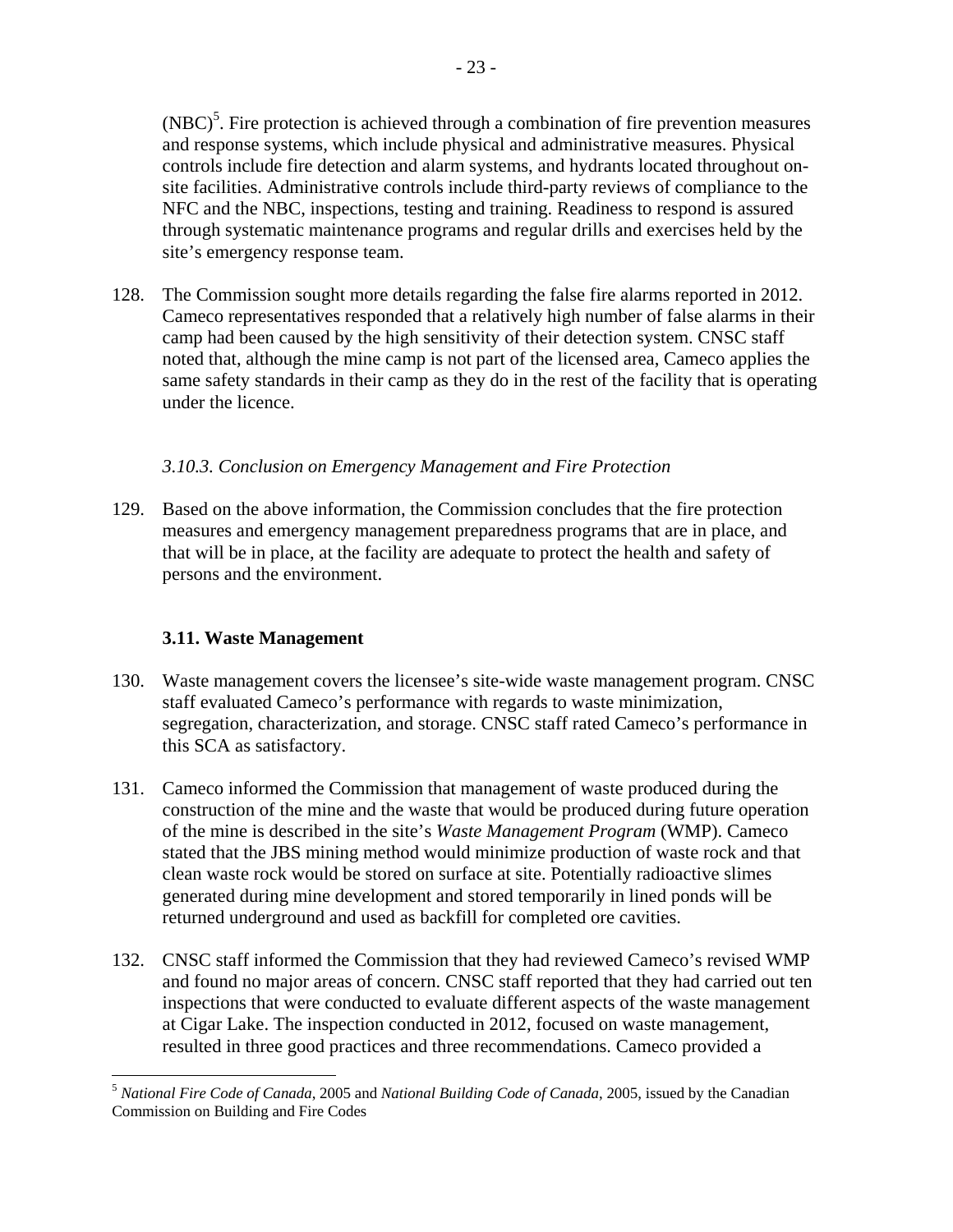detailed response to the inspection. CNSC staff reviewed Cameco's responses and found them acceptable, and all recommendations were closed.

- 133. The Commission asked how much the application of JBS would contribute to minimization of waste production. Cameco representatives responded that, given that the use of JBS results in 16-inch diameter holes to reach the ore, the amount of waste produced would be significantly lower compared to traditional drilling blasts and other techniques.
- 134. Based on the above information and considerations, the Commission is satisfied that Cameco is safely managing waste at the Cigar Lake Project.

#### **3.12. Security**

- 135. Cameco informed the Commission that Cigar Lake Project's *Security Program* (SP) is designed to prevent the loss or theft of nuclear substances and the interference with activities at the site, and added that, during the current licence period, there were no reportable incidents.
- 136. CNSC staff reported that security measures currently in place are adequate for both construction and operation of the mine, and rated Cameco's performance in this SCA as satisfactory.
- 137. The Commission is satisfied that Cameco's performance with respect to maintaining security at the facility has been acceptable, and that Cameco has made and will make adequate provision for ensuring the physical security of the facility.

#### **3.13. Safeguards**

- 138. The CNSC's regulatory mandate includes ensuring conformity with measures required to implement Canada's international obligations under the Treaty on the Non-Proliferation of Nuclear Weapons. Pursuant to the Treaty, Canada has entered into safeguards agreements with the IAEA. The objective of these agreements is for the IAEA to provide credible assurance on an annual basis to Canada and to the international community that all declared nuclear material is in peaceful, non-explosive uses and that there are no undeclared nuclear material or activities in this country.
- 139. Cameco informed the Commission that integrated safeguards for Cigar Lake are in effect and that Cameco continues to collaborate with the CNSC and the International Atomic Energy Agency (IAEA). Cameco is required, under the safeguards requirements, to provide access to the IAEA, upon request for verification activities at the site. In this respect, Cameco stated that they had not received any access requests from the IAEA for the Cigar Lake Project during the current licence period.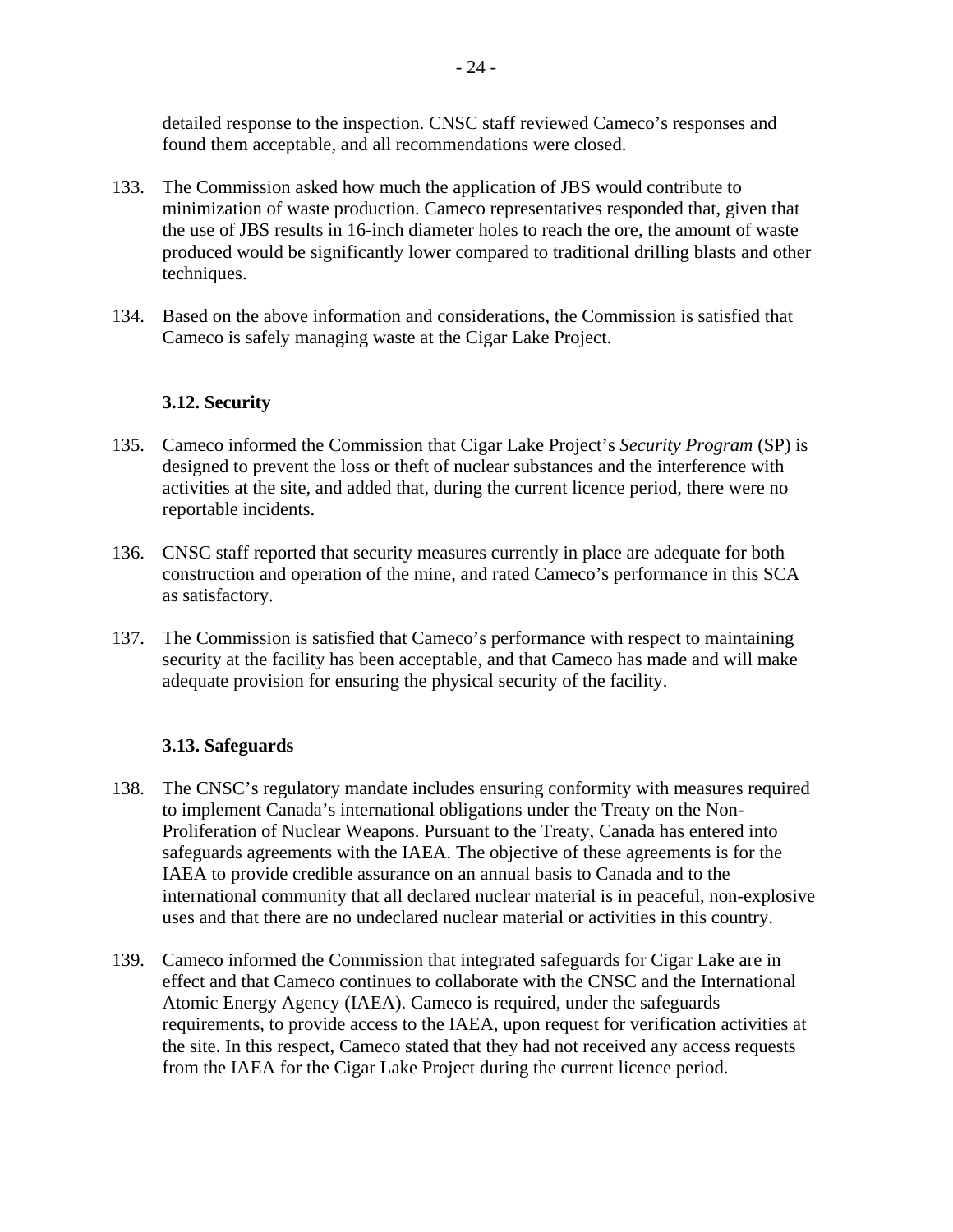- 140. CNSC staff added that Cameco submits annual information on its operations to the CNSC, which is included in Canada's annual declaration to the IAEA regarding the Canadian nuclear fuel cycle. CNSC staff confirmed that there were no requests by IAEA inspectors to inspect the Cigar Lake site.
- 141. Based on the above information, the Commission is satisfied that Cameco has made and will continue to make adequate provision in the areas of safeguards and nonproliferation at the facility necessary for maintaining national security and measures necessary for implementing international agreements to which Canada has agreed.

# **3.14. Packaging and Transport**

- 142. Packaging and transport covers the safe packaging and transport of nuclear substances to and from the Cigar Lake site. The licensee must adhere to the *Packaging and Transport of Nuclear Substances Regulations6* and Transport Canada's *Transportation*  of Dangerous Goods Regulations<sup>7</sup> for all shipments leaving the site. The regulations apply to the design, production, use, inspection, maintenance and repair of packages. The regulations also encompass the preparation, consigning, handling, loading, carriage and unloading of packages containing nuclear substances.
- 143. Cameco informed the Commission that core elements of their revised *Transportation Program* (TP) include storage of dangerous goods while on site, packaging, labeling, documentation for dangerous goods, and loading of transport vehicles. The TP describes transportation processes for ore slurry, bulk materials and freight, waste rock and contaminated waste associated with the project.
- 144. CNSC staff informed the Commission that they had reviewed the revised TP and concluded that it is in compliance with regulatory requirements.
- 145. Cameco further informed the Commission that shipments from Cigar Lake during the current licence period were limited to core samples and samples sent to laboratories for radiation analysis. Cameco representatives added that uranium ore slurry would be shipped to the McClean Lake mill as part of the commissioning process and during the operation life of the mine. For these shipments, Cameco will use the same type of slurry totes that have been used for shipping slurry from McArthur River to Key Lake.
- 146. CNSC staff noted that the containers Cameco intends to use for transporting ore slurry for final processing to an offsite mill would have to meet the regulatory requirements for industrial packages (IP-2) as defined in the *Packaging and Transport of Nuclear Substances Regulations*. During the initial period of operation, CNSC staff plans to conduct enhanced verification activities to ensure that the implementation of the transportation program meets regulatory requirements.

1

<sup>6</sup> SOR/2000-208

<sup>7</sup> SOR/2001-286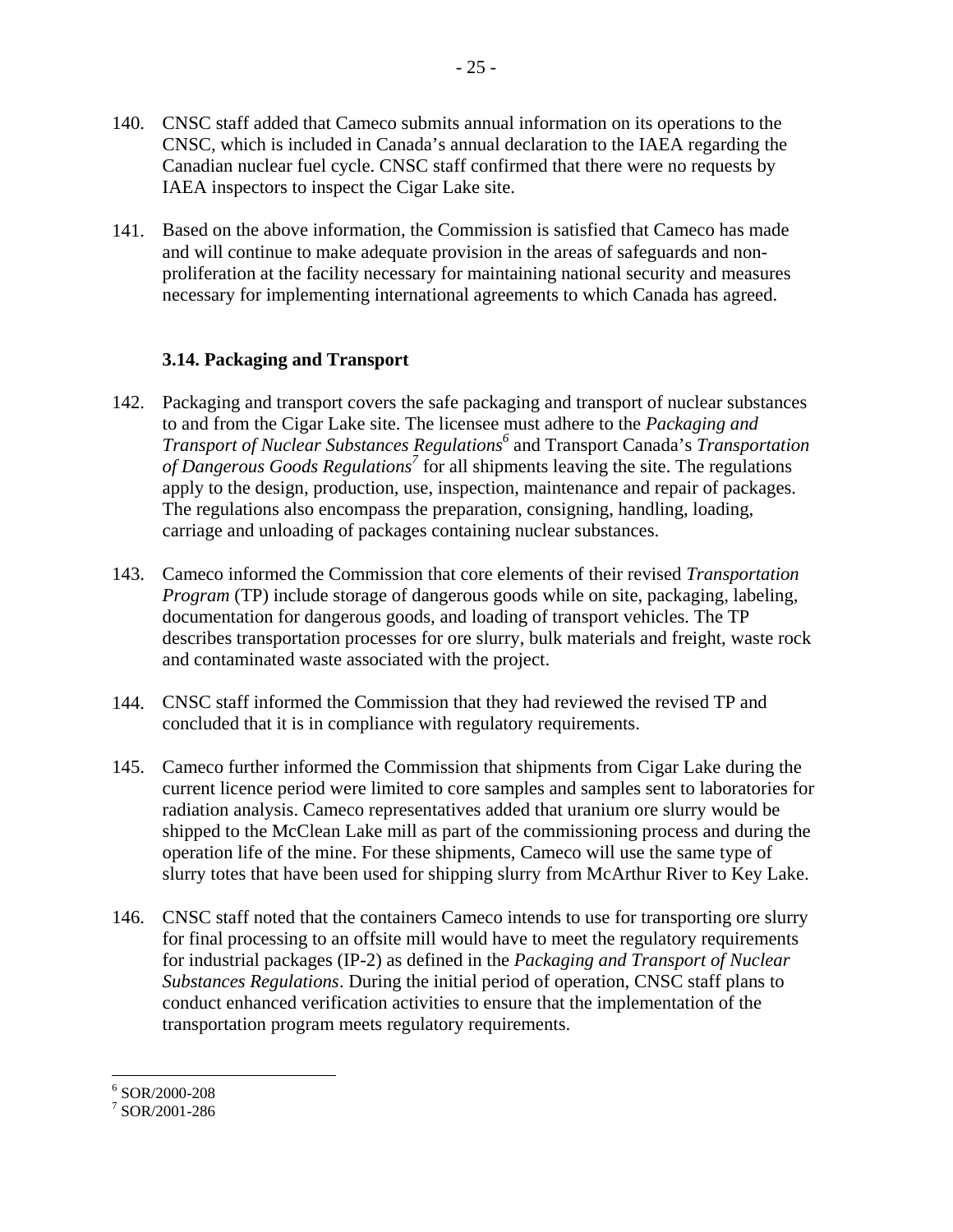- southern Saskatchewan. Additionally, they requested that Cameco continue to be diligent regarding the cleanliness of vehicles leaving the site, particularly with an increase in haul trucks frequenting public roads.
- 148. The Commission enquired about potential solutions for the concerns raised by the First Nations. Fond Du Lac Denesuline First Nation representatives said that their first concern was the road narrowness, and suggested the widening of the road and better road maintenance. Cameco representatives stated that they had performed a comprehensive risk assessment of all activities involved in the slurry haul and waste hauling to ensure safety of people and protection of the environment.
- 149. With respect to road conditions, Cameco representatives noted that Highway 905 was maintained by the provincial government, and that Cameco makes sure that the road is kept clear in an emergency, during snowstorms and under similar conditions.
- 150. With respect to the cleanliness of vehicles, Cameco representatives stated that washing down and scanning the vehicles are part of the established procedures before a vehicle is sent on the road.
- 151. The Commission further enquired about anticipated frequency of ore slurry transports. Cameco representatives responded that, at the beginning of operations, Cameco would be transporting six to eight trucks per day, with some days without transport, while at full production, the number would be about ten trucks per day. Cameco representatives added that the company has extensive experience in hauling slurry totes, and stated that they were putting in place all necessary safety procedures and would employ professional drivers highly experienced in this type of transportation.
- 152. The Commission sought more detail regarding the transportation of waste rock. Cameco representatives responded that the only waste rock transportation was planned for the decommissioning of the site.
- and will continue to meet regulatory requirements regarding packaging and transport. 153. Based on the above information, the Commission is satisfied that Cameco is meeting

#### **3.15. Application of the** *Canadian Environmental Assessment Act*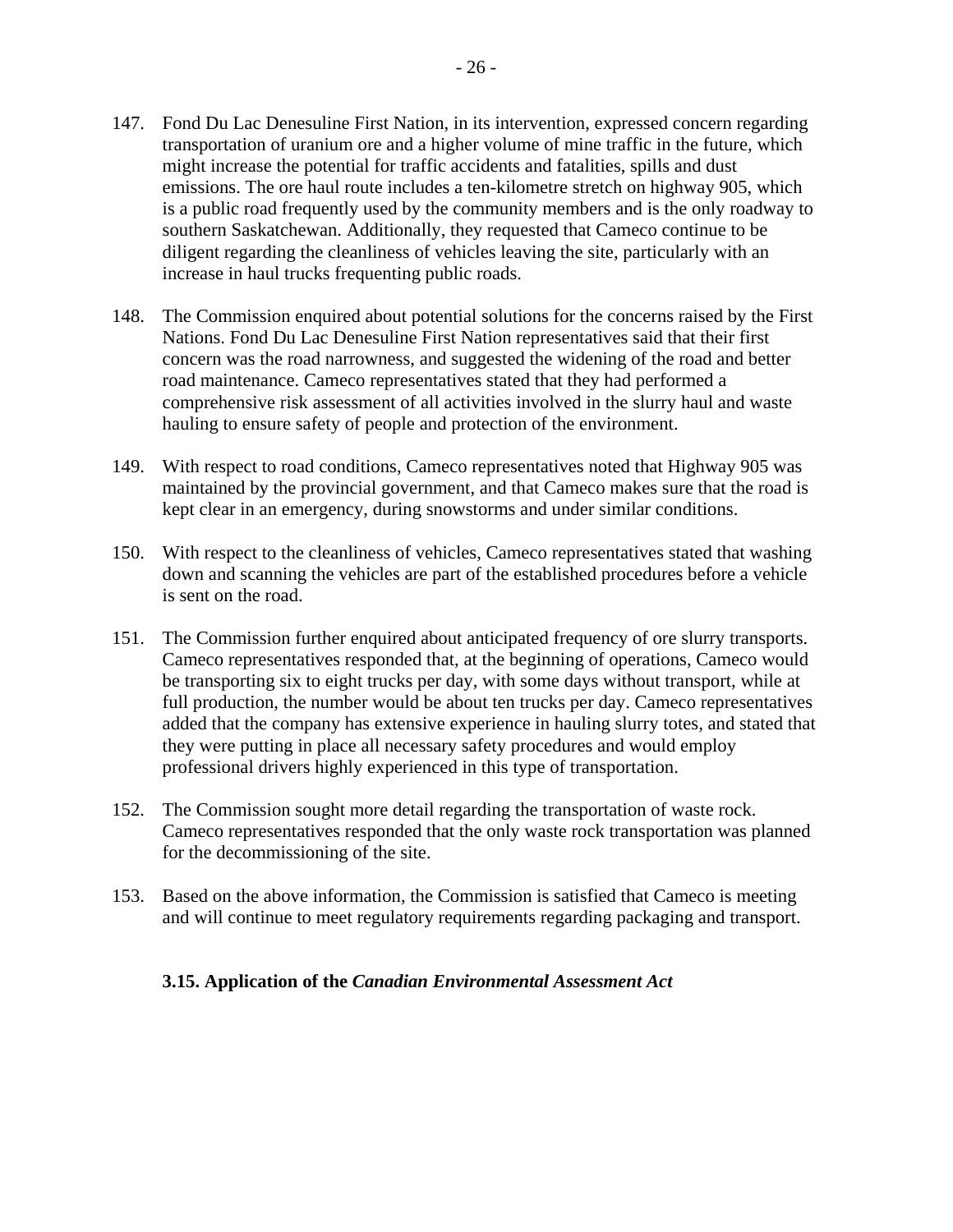- 154. Before making a licensing decision, the Commission must be satisfied that all applicable requirements of the *Canadian Environmental Assessment Act, 2012*8 (CEAA 2012) have been fulfilled.
- 155. Cameco informed the Commission about earlier conducted environmental assessments and noted that, currently, there are no ongoing environmental assessments (EAs) related to Cigar Lake. The initial environmental assessment of the overall Cigar Lake Project was conducted in 1995 as part of the Joint Federal-Provincial Panel on Uranium Mining Developments in Northern Saskatchewan. The federal and Saskatchewan governments approved the Cigar Lake project in principle in 1998, leaving the issue of a permanent disposal site for waste rock to the later environmental assessment screening report (EASR). Cameco completed the EASR related to final waste rock disposal and submitted it to the CNSC in 2004. CNSC reviewed and accepted the report, and issued the initial Uranium Mine Construction Licence for the Cigar Lake Project. Cameco's proposal to build a pipeline and discharge point directly at Seru Bay on Waterbury Lake, in 2008, triggered a joint federal and provincial environmental assessment under CEAA and *Saskatchewan Environmental Assessment Act* respectively. In 2011, Cigar Lake's EA was accepted and approval was granted to proceed with construction of the Seru Bay pipeline project.
- 156. CNSC staff confirmed that all follow-up activities regarding the environmental assessment have been completed during the previously conducted environmental assessments, and that all regulatory requirements have been fulfilled.
- 157. Based upon the presented information, the Commission is satisfied that the requirements of the CEAA for the environmental assessment of the proposed operation of the uranium mine at the Cigar Lake Project and for this licence renewal application have been fulfilled.

# **3.16. Aboriginal Engagement and Public Information Program**

- 158. The common law duty to consult with Aboriginal communities and organizations applies when the Crown contemplates actions that may adversely affect established or potential Aboriginal or treaty rights.
- 159. A public information program is a regulatory requirement for licence applicants and licensed operators of a uranium mine. Paragraph 3(c)(i) of the *Uranium Mines and Mills Regulations* requires that licence applications include "*the proposed program to inform persons living in the vicinity of the mine or mill of the general nature and characteristics of the anticipated effects of the activity to be licensed on the environment and the health and safety of persons*."
- 160. Cameco informed the Commission that they have in place the *Public Information*

 $8$  S.C. 2012, c. 19, s.52

<sup>9</sup> SOR/2000-206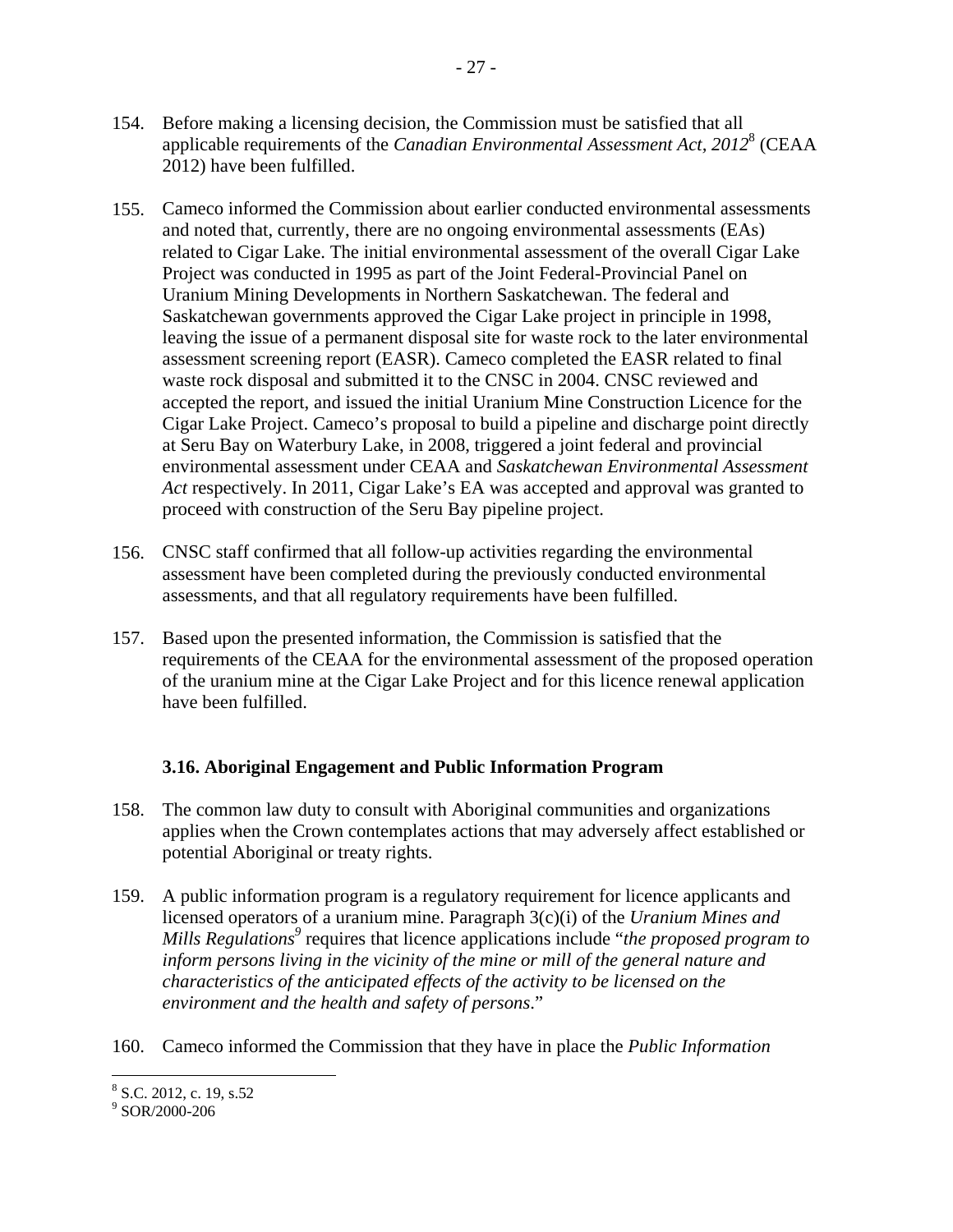*Program* (PIP) with the objective to provide all stakeholders with updates related to on-going Cigar Lake site activities, significant changes and projects. The program also provides a forum for community members to discuss issues and address concerns, and an opportunity to visit the site. Cameco further informed the Commission that they had implemented a *Public Disclosure Protocol*, which describes the types of routine and non-routine information provided by Cameco, and is consistent with the CNSC's regulatory/guidance document RD/GD 99.3: *Public Information and Disclosure*. The protocol is posted on the Cameco Northern Saskatchewan website.

- 161. CNSC staff informed the Commission that they had reviewed Cameco's PIP, and provided their review comments to Cameco. Cameco addressed these comments adequately, and CNSC staff concluded that the revised program was acceptable.
- 162. Cameco further informed the Commission that their public engagement activities provide them with an opportunity to effectively engage with Aboriginal groups in northern Saskatchewan. Cameco noted that they had established satellite offices with community liaison representatives at Fond du Lac Denesuline First Nation, Black Lake Denesuline First Nation and Hatchet Lake Denesuline First Nation in the Athabasca Basin, as well as in English River Denesuline First Nation and the Northern Village of Pinehouse.
- 163. Cameco representatives added that, during the current licence period, they had organised 28 events to engage northern Saskatchewan communities. Some of these events were meetings with the Northern Saskatchewan Environmental Quality Committee (NS-EQC) or the Athabasca Working Group (AWG). A series of events was organized to address the environmental assessment of the Seru Bay project and proposed changes to Cigar Lake's water management system. During the most recent events, the Cigar Lake management team presented and discussed the site activities during the full scale ore production, and plans, employment and business prospects. The team also engaged northern residents regarding the transportation route for hauling slurry between Cigar Lake and McClean Lake mill and the limited shared use of Highway 905 for this purpose. In March 2013, AWG and NS-EQC have been brought to the site to update them on progress of the project. During these meetings Cameco's plans for transporting ore slurry to the McLean Lake Mill have been outlined as well.
- 164. CNSC staff concurred that, during the current licence period, Cameco had continued to engage residents of Saskatchewan's North, and maintained open communications with the interested local communities and Aboriginal groups, as documented in Cameco's annual reports and observed by CNSC staff.
- 165. CNSC staff informed the Commission about their participation in Aboriginal engagement activities and stated that they had participated in regular Northern Saskatchewan Environmental Quality Committee (NS-EQC) meetings and in Cameco's annual Northern Tour.
- 166. CNSC staff added that they had explained CNSC's regulatory role in community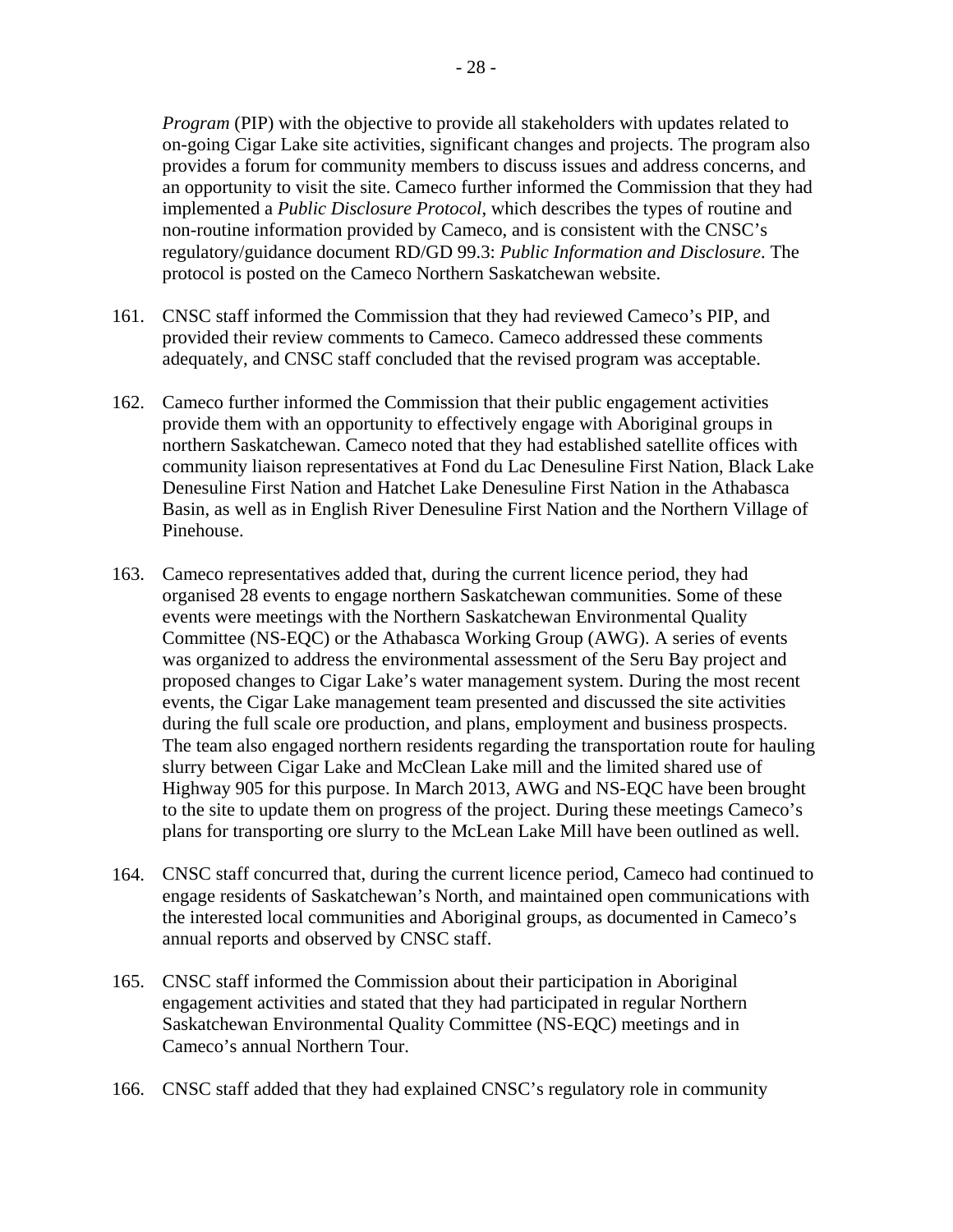meetings hosted by Cameco with Fond du Lac First Nation, Black Lake First Nation, Stony Rapids, Wollaston Post/Hatchet Lake First Nation. CNSC staff said that they had also conducted research that led to a distribution list of First Nation and Métis groups. CNSC staff sent notification letters and the Notice of Hearing to the identified groups and contacted them directly to answer any questions and encourage participation in this licence hearing process.

- 167. In addition to these public consultation activities, CNSC provided funding through its Participant Funding Program (PFP) to assist Aboriginal groups, members of the public and other stakeholders to participate in reviewing and commenting on the licence application through written or oral interventions. The interested stakeholders were informed of the PFP through the CNSC web site postings, through a local radio station that broadcasts to 70 communities in northern Saskatchewan (in English, Cree and Dene) and by letters sent to identified Aboriginal groups. A Funding Review Committee, independent from CNSC, reviewed the funding applications received and made recommendations. Based on these recommendations, the CNSC awarded funding to Kineepik Métis Local (Pinehouse), Prince Albert Grand Council, Fond du Lac Denesuline First Nation and Clarence Natomagan (Sydon Consulting).
- 168. In their intervention, Kineepik Métis Local Inc. (local #9), drew attention to the importance of engaging neighbouring communities and noted positive experience with their ongoing collaboration agreement signed with Cameco, and through contracting opportunities. The collaboration agreement encompasses formation of a five-member environmental committee to address any environmental considerations within community's traditional lands, formalizes a trust fund agreement with a legal trustee, and formation of a six-member joint implementation committee to ensure effective implementation of the agreement. The collaboration agreement enabled provision of economic resources for improvement of the community's infrastructure and other needs.
- 169. The Commission asked how many members of the community were employed by Cameco. Kineepik Métis Local Inc. representatives responded that the number of people employed either directly by Cameco, or indirectly through local companies contracted by Cameco was approximately 200, and that the financial effect of this engagement was between \$ 20 million and \$ 30 million.
- 170. The Commission enquired if the community organizes some specific training to expand their contract opportunities. Kineepik Métis Local Inc. representatives responded that they plan to enrol a number of their members in courses for trades which are in demand by Cameco, or their contractors.
- 171. The Commission asked Cameco whether the 1997 Environmental Impact Statement had considered cultural impacts to the community of Pinehouse. Cameco representatives explained how the approach to Aboriginal issues and traditional knowledge had been evolving through several environmental assessments related to the Cigar Lake Project since the mid 1990s, to come to the current conclusion that social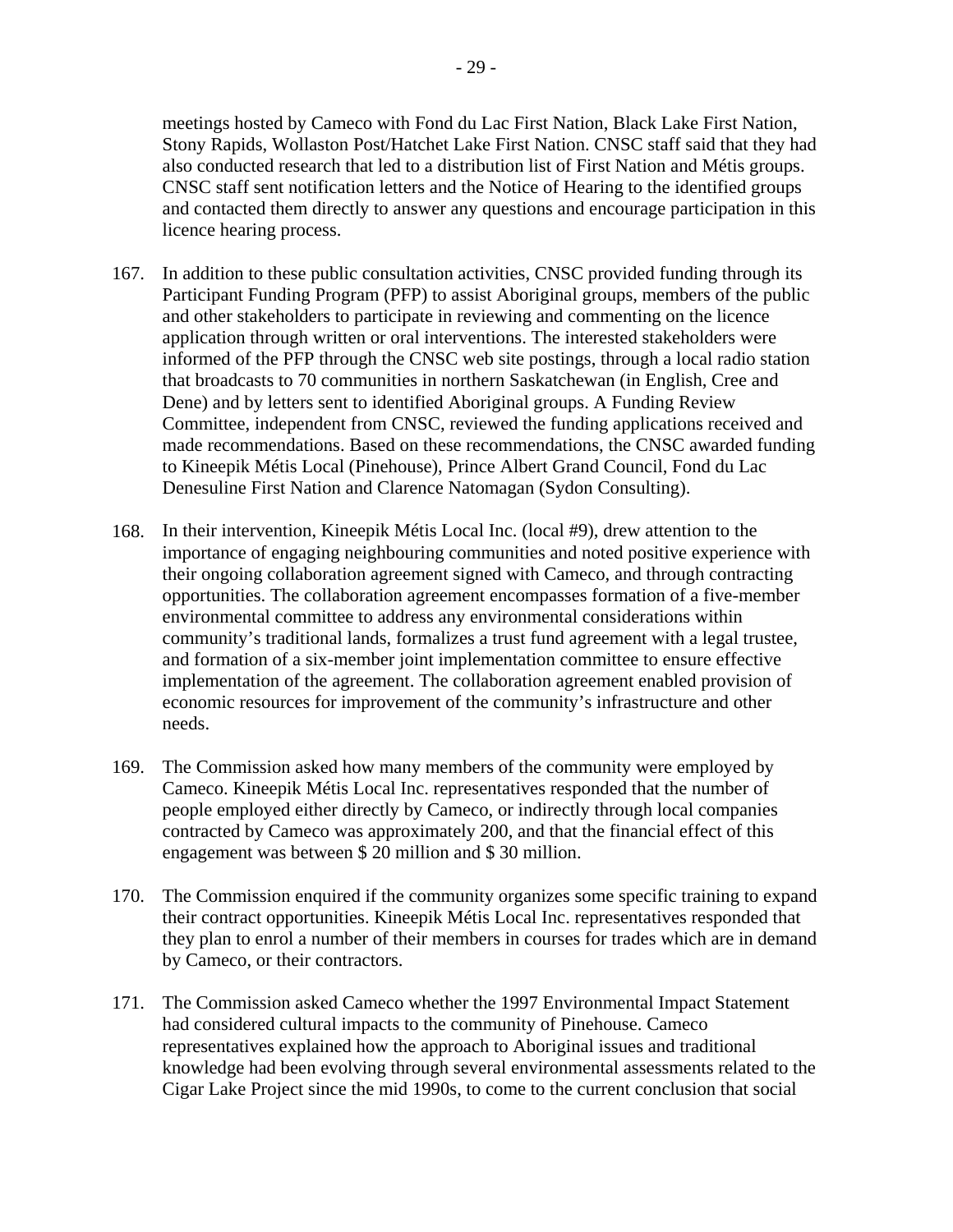impact of the project is acceptable. CNSC staff added that the environmental assessment reviews of 2004 and 2011 included public and Aboriginal participation. During the assessment conducted in 2011, none of the Aboriginal groups expressed concerns regarding the project, and CNSC staff were not aware of any adverse impacts that the proposed project may have on any potential or established Aboriginal or treaty rights.

- 172. Fond Du Lac Denesuline First Nation, in their intervention, emphasized the need for clear and direct communication between Cameco and community members. They noted that, although Cameco has a comprehensive public information program, information does not reach all members of the community, especially those with no internet access, and that there is a lack of clarity and detail. In addition, Fond Du Lac Denesuline First Nation representatives suggested the translation to Dene, of the information provided, should be peer reviewed before being disseminated throughout the community.
- 173. Asked by the Commission to comment on the concerns regarding the clarity and the completeness of communication, Cameco representatives responded that the company has a long history of engagement in northern Saskatchewan. Cameco representatives noted that they have a community liaison officer stationed in Fond du Lac, and that they would look for feedback on their communication efforts and explore the opportunity to further improve these efforts.
- 174. With respect to the suggestion regarding peer reviewed translation, Cameco representatives stated that they were trying to satisfy speakers of various Cree and Dene dialects that exist in northern Saskatchewan and to ensure that documents are reviewed before they are disseminated. For the events where translators are present, Cameco provides synopses of presentations and notes in advance.
- 175. Representatives of the Prince Albert Grand Council (PAGC), in their intervention, suggested that the First Nations should have their representative as a member of the Commission. They stated that they support the development, and want to be part of it, consulted, and included in the decision-making process and benefit sharing.
- 176. The Commission sought more information regarding engagement efforts respecting the Cigar Lake Project. CNSC staff explained their activities and stated that the standard procedure had been applied for the evaluation of Cameco's performance in public consultation regarding the Cigar Lake Project. Cameco representatives described once more all the activities they had conducted to inform Aboriginal communities about the Cigar Lake Project. They stated that they had engaged with communities in the vicinity of the Cigar Lake Project, including a lot of the members of the PAGC that were listed.
- 177. The Commission enquired if it was sufficient that Cameco communicate with members of the PAGC, which is an elected body of the community, and whether Cameco should engage with a broader community. PAGC representatives acknowledged that the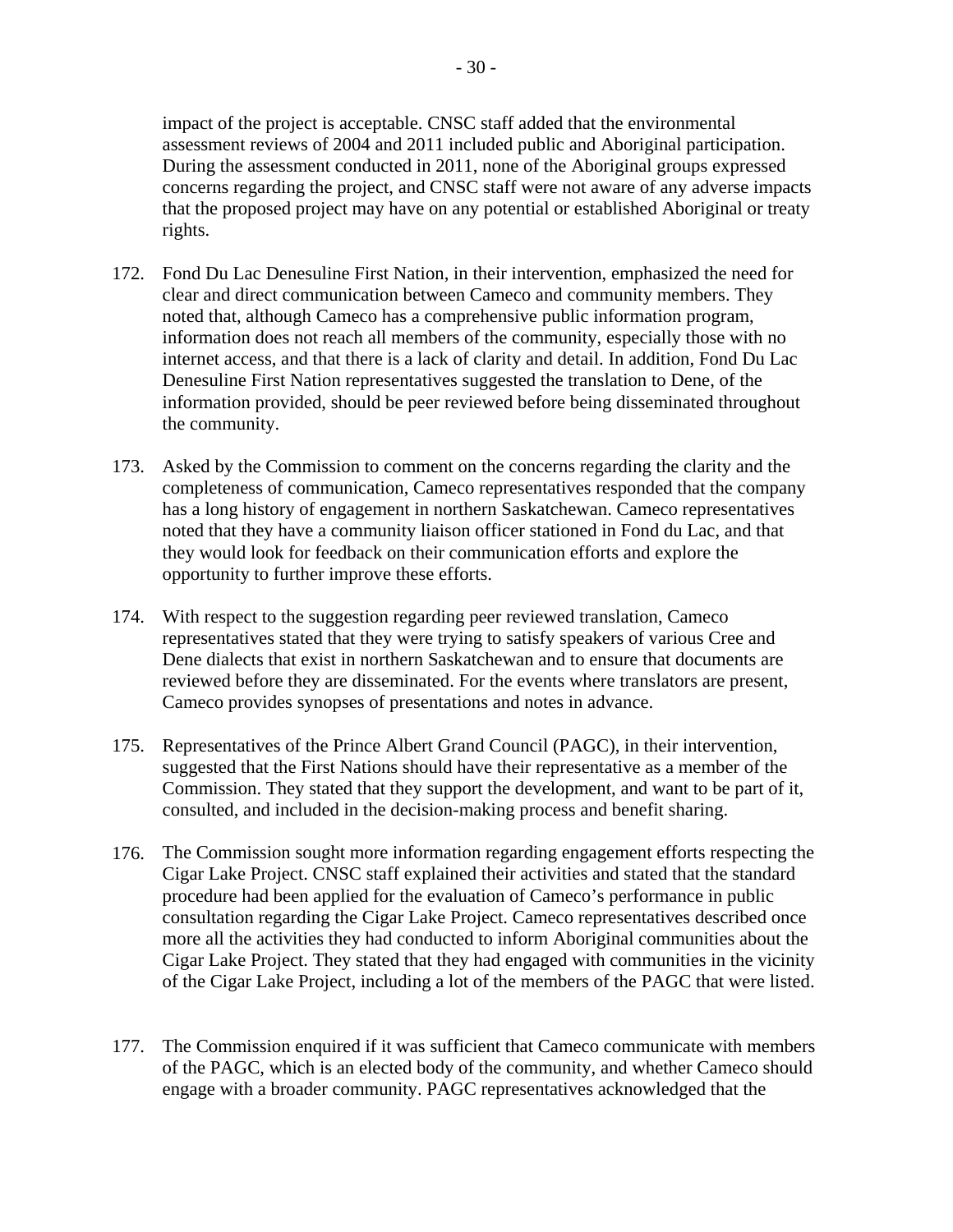PAGC members had been engaged, and clarified that their role is to facilitate meetings and not to speak for the community, unless the PAGC obtain a specific mandate to do so. The Commission suggested that Cameco engage with the broader community whenever possible.

178. Based on this information, the Commission is satisfied that Cameco's public information program meets regulatory requirements. The Commission is also satisfied that Cameco's and CNSC staff's public information activities are effective in keeping the public and Aboriginal communities informed on the facility operations.

#### **3.17. Decommissioning Plans and Financial Guarantee**

- 179. The Commission requires that the licensee has operational plans for decommissioning and long-term management of waste produced during the life-span of the facility. In order to ensure that adequate resources are available for a safe and secure future decommissioning of the Cigar Lake site, the Commission requires that an adequate financial guarantee for realization of the planned activities is put in place and maintained in a form acceptable to the Commission throughout the licence period.
- 180. Cameco informed the Commission that the updated *Preliminary Decommissioning Plan (PDP)* and *Preliminary Decommissioning Cost Estimate (PCDE)* for the Cigar Lake Project had been approved by the Government of Saskatchewan, and that the new irrevocable standby letters of credit in the amount of \$49.2 million will be issued to the Saskatchewan MOE upon approval of PDP and PCDE by the Commission.
- 181. CNSC staff reported that, in September 2012, Cameco submitted a revised decommissioning plan and cost estimate to reflect the costs of decommissioning of the operational mine. CNSC staff stated that they had completed a review of the plan and concluded that it provides sufficient detail and is consistent with regulatory requirements.
- 182. CNSC staff noted that the SMOE had also reviewed the plan and cost estimate, and found the proposed financial guarantee acceptable.
- 183. The Commission asked if the estimate of financial guarantee includes any future changes in expectations and standards. CNSC staff explained that every financial guarantee includes a contingency of 15% to 30% to account for estimation accuracy and to cover a long-term monitoring program, so that it includes an allowance for additional work that might be necessary in the future. CNSC staff added that all financial guarantees are reviewed after five-year periods to reflect inflation and changes that might be required.
- 184. Based on this information, the Commission considers that the preliminary decommissioning plans and related financial guarantee are acceptable for the purpose of the current licence application.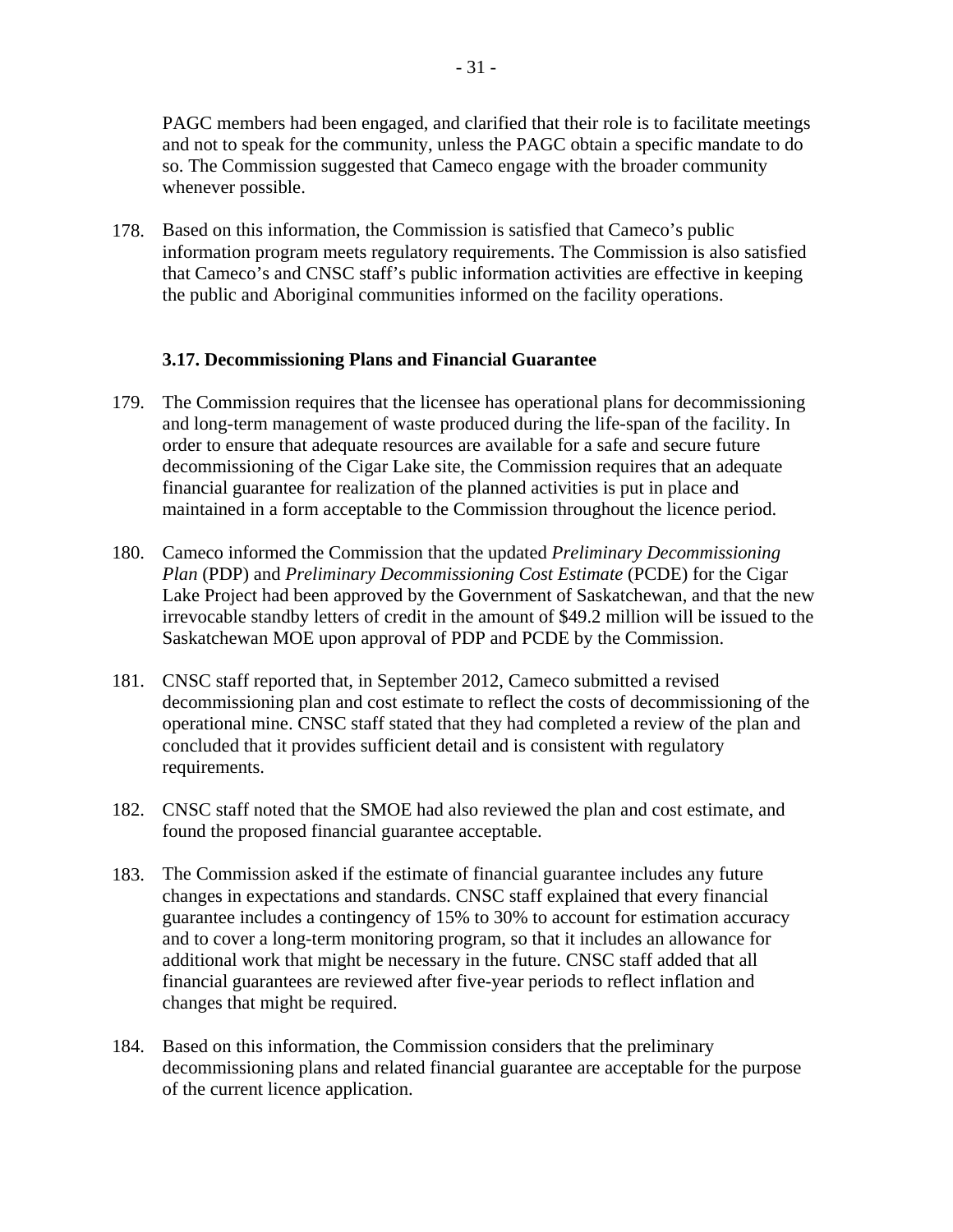#### **3.18. Cost Recovery**

185. CNSC staff informed the Commission that Cameco is in good standing with the CNSC regarding the licensing fee payment for the operation at Cigar Lake.

#### **3.19. Licence Length and Conditions**

- 186. Cameco representatives informed the Commission that they have applied for the licence renewal prior to its current licence expiry date, in order to provide the flexibility to accommodate the progress of Cigar Lake commissioning and to fully accommodate the transition from mine development and construction to mining operations. Cameco representatives added that the requested ten-year licence period would allow them to complete commissioning, to ramp-up production and reach a sustained period of operations at full production.
- 187. CNSC staff supported Cameco's request and recommended a ten-year licence period.
- 188. CNSC staff noted that they have proposed a reformed licence with an associated Licence Conditions Handbook (LCH). The proposed licence format is consistent with a process of licence reform, undertaken to improve the clarity and consistency of CNSC requirements and to streamline the administration of CNSC licences, while maintaining adequate regulatory oversight. The licence and LCH follow a consistent format used for all CNSC regulated facilities. The revised licence format has already been introduced for nuclear power plants, nuclear fuel fabrication plants, uranium refinery and conversion facilities, and a uranium mill.
- 189. Prince Albert Grand Council, in their intervention, objected to a ten-year licence, and noted that a ten-year period represents about 67% of the estimated life of the mine.
- 190. The Northern Saskatchewan Environmental Quality Committee (NS-EQC), in their intervention, recommended a five or eight-year licence, given the history of the Cigar Lake Project with major water inflow incidents, and mining system that had not been used before. They asked for a mid-term performance report that would be presented at a public hearing of the Commission, providing thus more opportunity for public participation. They also noted that, if granted, this would be the first ten-year licence granted to an operating uranium mine.
- 191. The Commission pointed out that the new, reformed licence envisages annual reports that do not exclude public participation, and that most of the malfunctions show up during the first year of operation. NS-EQC representatives reiterated that public involvement at annual reports was not clearly defined, and that a public hearing provides more opportunity for public interventions. CNSC staff confirmed their support for a ten-year licence, and noted that comprehensive written interventions that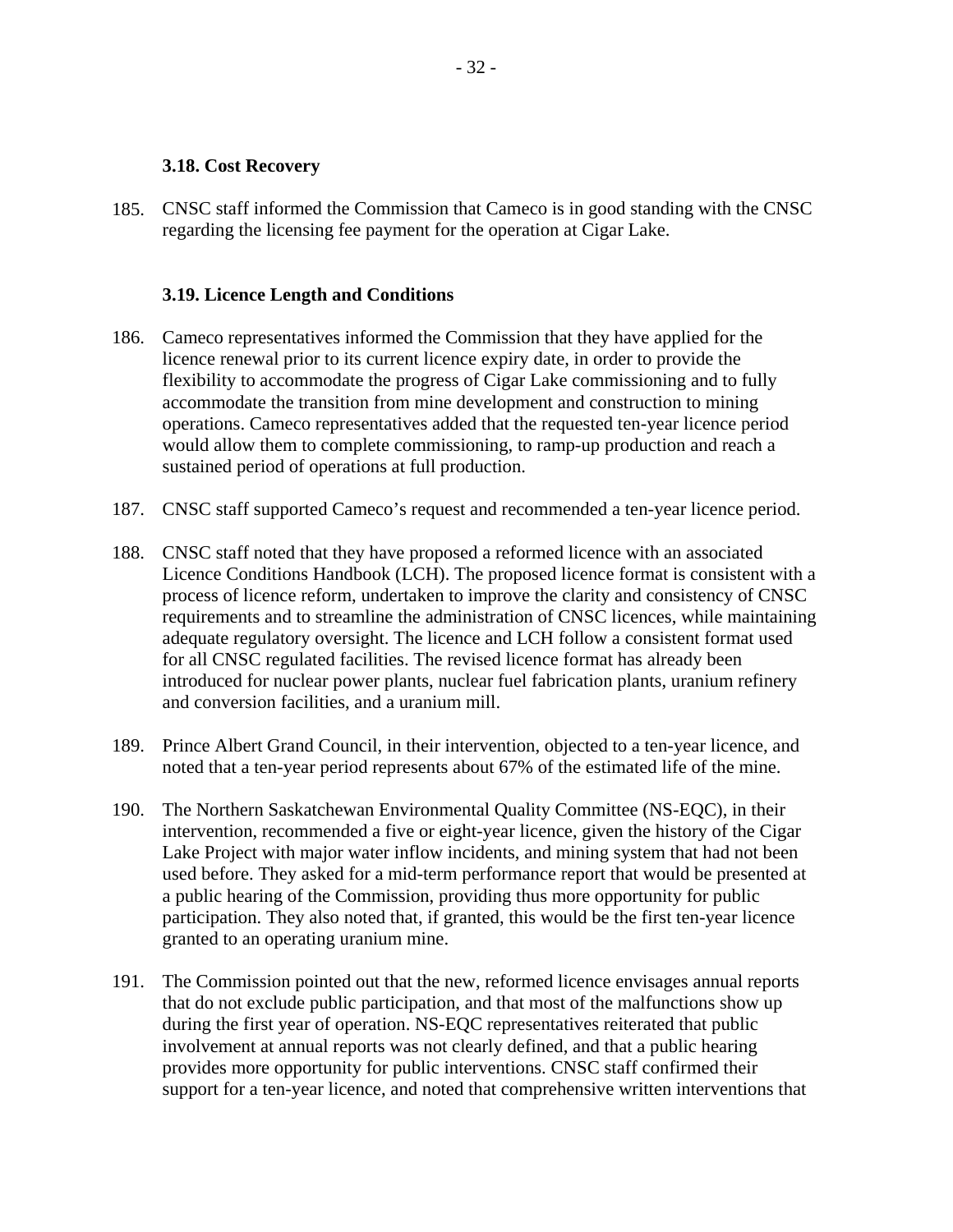could include all relevant issues related to the operation performance of the mine are allowed for such annual reports.

- 192. The Commission asked CNSC staff to explain oversight of the commissioning of the facility. CNSC staff responded that, instead of hold points with associated physical stops of commissioning activities, they have introduced an analogous process consisting of staged reports that would ensure that all necessary analyses and verifications are done as the commissioning process progresses through its stages. In this way, CNSC staff would be able to react appropriately and, if necessary, impose measures to protect the health and safety of workers, the public and the environment.
- 193. The Commission asked if any of the minority partners of the Cigar Lake Project has any experience with a ten-year licence for any of their facilities. The AREVA representative responded that their operations at McClean Lake had obtained an eightyear licence, and expressed support for longer licence periods associated with annual reporting on the status and performance of a facility. CNSC staff noted that some operating reactors were granted operating licences for ten-year periods.
- 194. Based on the above information and considerations, the Commission is satisfied that an eight-year licence with annual reporting on the Cigar Lake performance is appropriate. The Commission accepts the licence conditions as recommended by CNSC staff. The Commission also accepts CNSC staff's recommendation regarding the delegation of authority, and notes that CNSC staff may bring any matter to the Commission as applicable.

# **4. CONCLUSION**

- 195. The Commission has considered the information and submissions of CNSC staff, Cameco and all participants as set out in the material available for reference on the record, as well as the oral and written submissions provided or made by the participants at the hearing.
- 196. The Commission is satisfied that the requirements of the CEAA for the environmental assessment of the proposed operation of the uranium mine at the Cigar Lake Project and for this licence application have been fulfilled.
- 197. The Commission is satisfied that Cameco meets the requirements of subsection 24(4) of the *Nuclear Safety and Control Act*. That is, the Commission is of the opinion that Cameco is qualified to carry on the activity that the proposed licence will authorize and that Cameco will make adequate provision for the protection of the environment, the health and safety of persons and the maintenance of national security and measures required to implement international obligations to which Canada has agreed.
- 198. Therefore, the Commission, pursuant to section 24 of the *Nuclear Safety and Control Act*, replaces Cameco's Uranium Mine Construction Licence UMCL-MINE